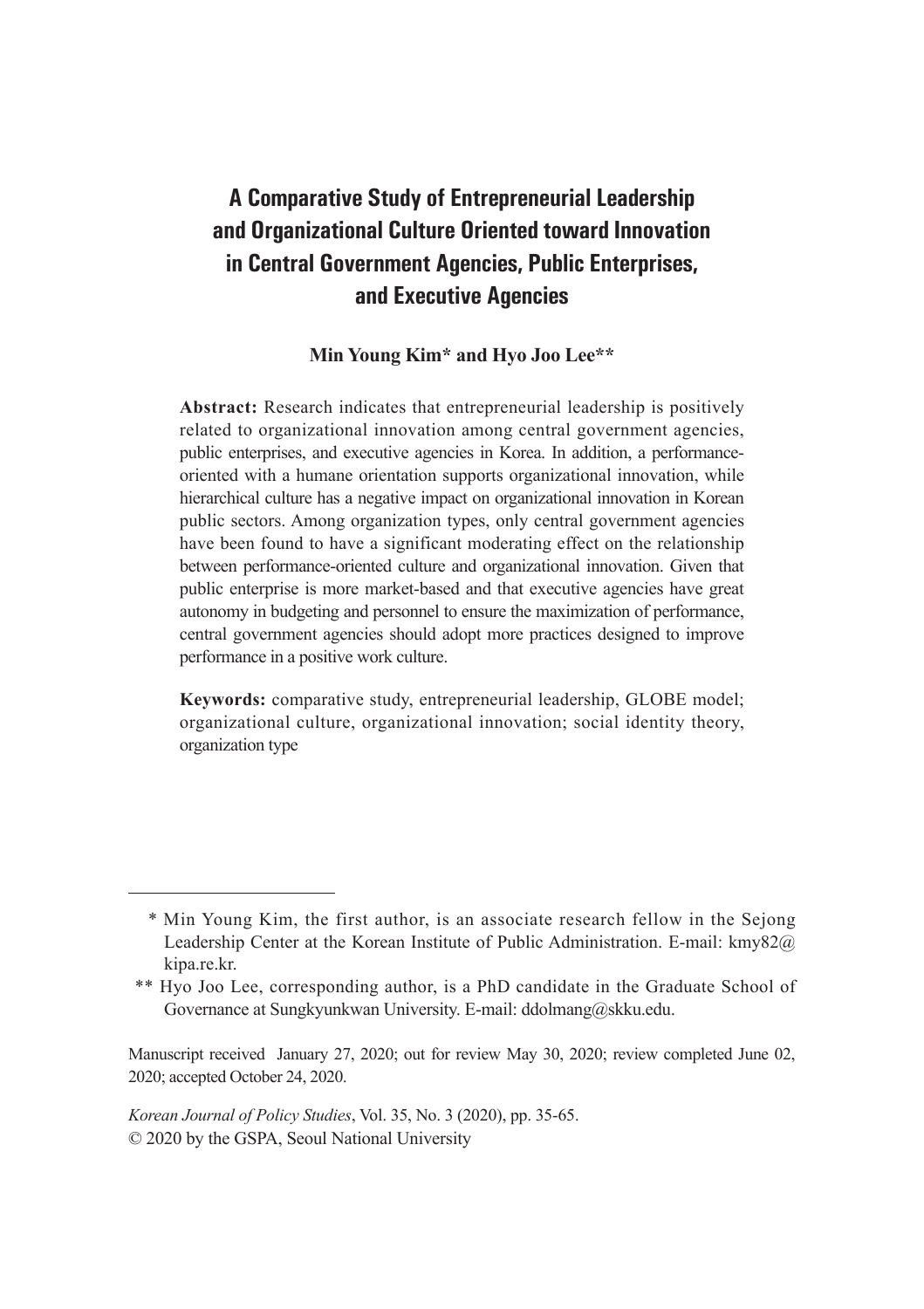#### **INTRODUCTION**

Identifying organizational motives is helpful when examining the forces that drive innovation, such as competition and opportunities for entering new markets (OECD, 2005). It has been argued that enhancing the level of organizational innovation "not only changes an organization, but also leads to changes in the external environment or as a preemptive action to influence the environment" (Damanpour, 1996; Jung & Lee, 2016, p. 757). Organizational innovation is the implementation of a new organizational method in an entity's management practices, workplace organization, or external relations (OECD, 2005) and is widely recognized as a crucial output for organizations (Liao & Wu, 2010), a cause of organizational value creation (Hwang, Staley, Te Chen, & Lan, 2008), and an indicator of organizational competency, growth, and service quality (Boyne, 2003; Boyne, 2006) among public and private organizations.

In accordance with earlier findings, we assume that organizational innovation may lead to benefits for both individuals and organizations. Although organizational innovation generates significant advantages, it can also have negative outcomes, such as the incurring of both tangible and intangible costs (Brown, 2001), employee resistance (Piderit, 2000), and instability within the organization (Gouldner, 1960). Despite acknowledging the drawbacks of innovation, public sector entities continue to pursue organizational innovation as a response to increased demands for organizational efficiency and effectiveness, a means to improve public service quality, a reaction to external environment changes, and a means to reduce management costs.

Similarly, despite the importance of research on innovation to public organizations, public management practitioners and researchers are confronted with a knowledge gap regarding the determinants of organizational innovation. Some scholars (Claver, Llopis, Garcia, & Molina, 1998; Frost & Egri, 1991; Tahrima & Jaegal, 2012) argue that structural and environmental factors—such as organizational culture, leadership, and structure—drives innovation. In addition, given the dominant collectivist mindset (House, Hanges, Javidan, Dorfman, & Gupta, 2004) that is evident in the Korean public sector, we would expect external factors to influence innovation more than personal behavior. So, when it comes to considering the factors likely to foster innovation in Korean organizations, we stress leadership and organizational culture.

This study aims to identify the effects of the various dimensions of organizational culture––namely, hierarchical culture, performance-oriented culture, and humane-oriented culture––among central government agencies, public enterprises, and executive agencies in Korea. More specifically, the current study focuses mainly on exploring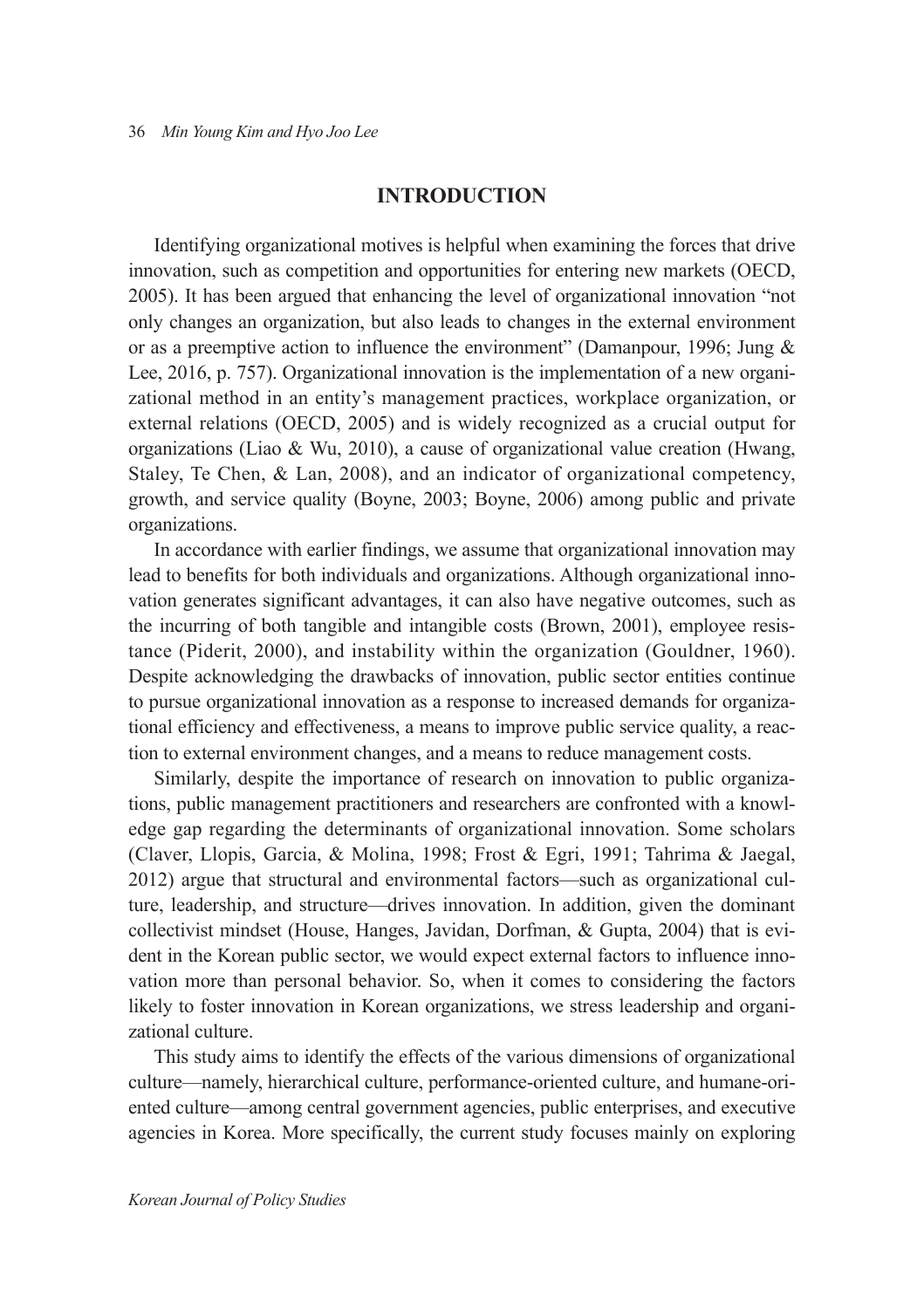the similarities and differences between public sector entities as regards organizational innovation by utilizing survey data on Korean public employees' attitudes and behaviors collected from March to August 2015. First, we drew on prior research and literature on entrepreneurial leadership, including various types of organizational culture and organizational innovation in the hierarchical system prevalent in central government agencies, public enterprises, and executive agencies in Korea. We then used quantitative research methods to develop and test several hypotheses to answer questions such as to what extent does entrepreneurship in Korean public leaders increase organizational innovation, what types of organizational culture predominate in public organizations, and which types of organizational culture are most likely to demonstrate organizational innovation. We conclude by discussing the implications of our research for Korean public human resource management and organizational theory and practices.

#### **Main Aspects of the Korean Public Sector**

In general, public sector organizations provide public services and deliver public goods, in the context of respecting public values and pursuing public interests. Public organizations respond to different challenges in their role and exist in a variety of forms, depending on the services they provide. According to Renin Varnali's (2015) research, the nature of a given organizational culture depends on the specific type of organizational climate, known as the human resource (HR) climate, that it finds itself in. Furthermore, we posit that the level of organizational innovation is a function of organizational characteristics (e.g., values, goals, and missions). We conducted an F-test on a sample of Korean public employees working in central government agencies, public enterprises, and executive agencies to investigate their similarities and differences as regards organizational culture and innovation.

Central government agencies operate public management at the national level, although various ministries in the executive branch also perform local functions. They are headed by the president, and the establishment and scope of the functions of central administrative agencies is determined by national law. There is a notable variety of agency types. Central government agencies are normally distinct from departments, ministries, and other types of public bodies established by the government. These agencies' functions are normally executive in character, while other types of organizations (such as commissions) often assume an advisory role; however, this distinction is often blurred in practice.

Public enterprises are directly financed and operated by the state, local government, or public entities for the benefit of the public. They are categorized by the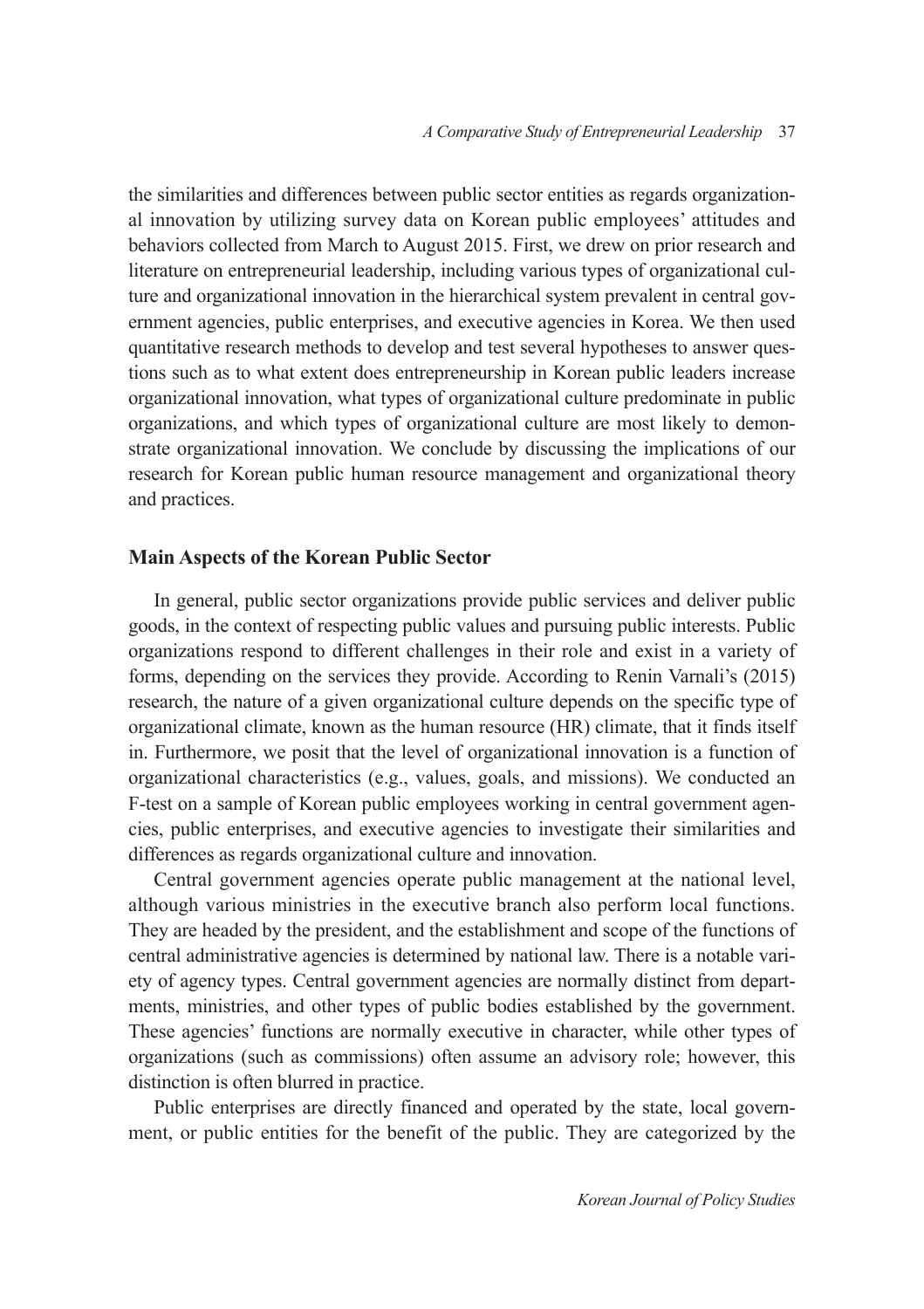operating authority as a state-run enterprise, a publicly operated enterprise, or a specially incorporated enterprise. In Korea, public enterprises, including state-owned enterprises, are regulated and governed by the Act on the Management of Public Institutions. The minister of strategy and finance is responsible for designating enterprises as public. Pursuant to Article 5 (3) of the act, public enterprises include market-based public corporations (e.g., KEPCO, Incheon International Airport), whose asset size reaches or exceeds ₩2trillion and whose self-generated revenue as a proportion of total revenue reaches or exceeds the criterion prescribed by presidential decree, and quasi-market-based public corporations (e.g., KORAIL, Korea LH Corp.), which covers all other public enterprises that do not meet the criteria of the market-based public corporations (www.koreanlii.or.kr).

An executive agency is a part of a government department and is treated as a separate managerial and budgetary entity; it is responsible for performing specific part(s) of the department's executive duties. The Korean government introduced the executive agency system through the Executive Agency Act, which was ratified in 1999. As in other countries, executive agencies in Korea are given flexibility and autonomy in managing human resources, handling budget for operating, and changing their organizational structures. Furthermore, these agencies are permitted to spend extra budgetary funds for their own purposes. Decisions on staffing and recruitment are made by the agencies themselves. Additional profits obtained from an agency's activities are retained by that agency. Korea has several types of executive agencies, including statistics bodies, research institutes, educational institutions, theaters, hospitals, operating centers, and headquarters (Berman, Moon, & Choi, 2010, p. 431).

### **THEORETICAL BACKGROUND**

New Public Management (NPM) reforms have underlined the improvement of capacity, processes of reinvention and reengineering, entrepreneurship, privatization, and performance measurement (Lane & Woodard, 2001; Park & Joaquin, 2012; Osborne, 2006). The NPM posits that the main reason organizations encourage innovation is to maximize efficiency, and innovation adoption and the diffusion of innovation across countries and among public agencies within countries have been described from diverse perspectives (Jung & Lee, 2016, pp. 759-760). Korean public sector organizations that have implemented NPM reforms since the early 2000s and organizational reform and innovation have done so, we can infer, because these reforms have been perceived as essential for organizational efficiency, effectiveness, and performance.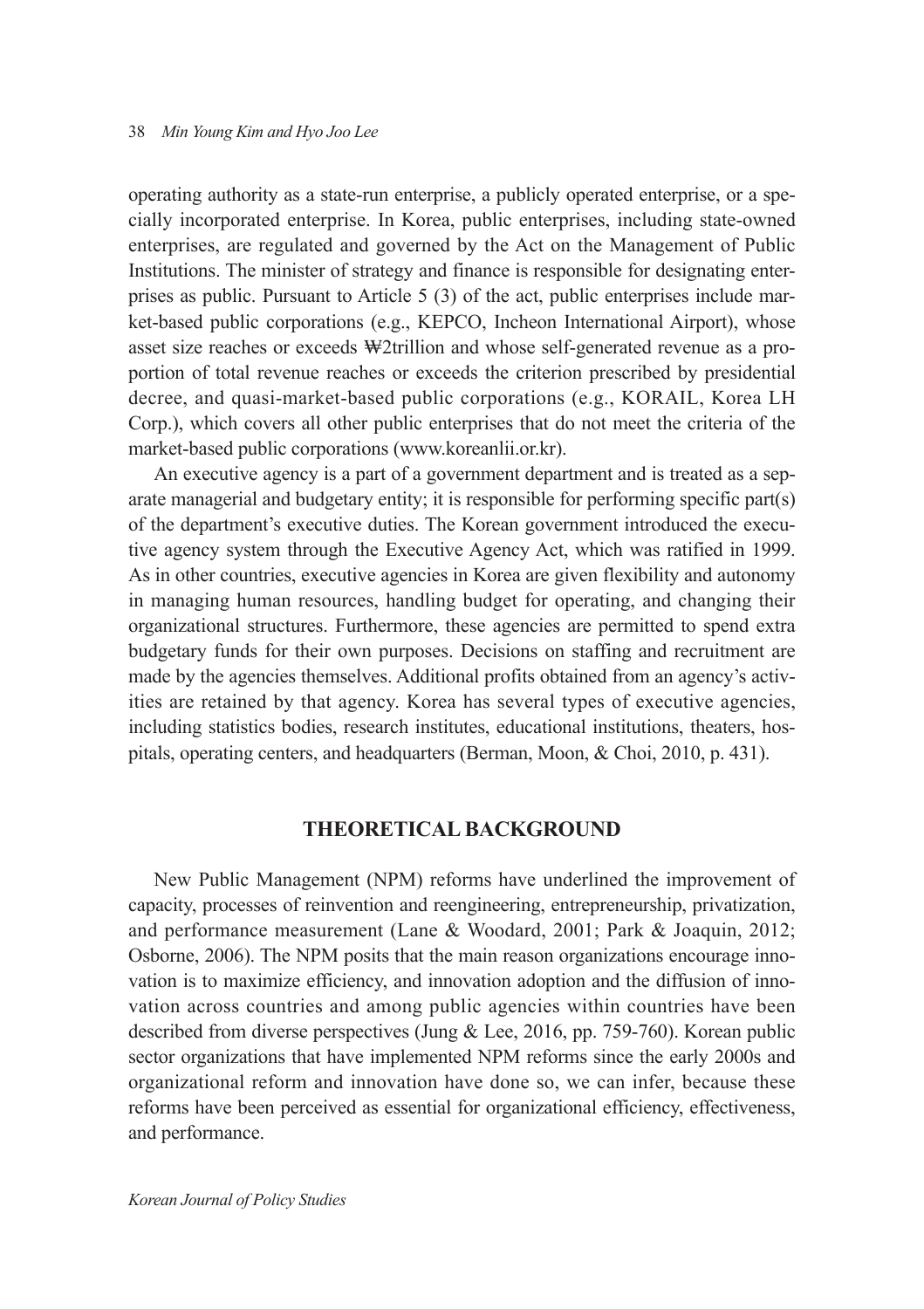The conventional innovation models focus mainly on structural and environmental drivers of innovation, however, and fail to explain the role of the human behavioral factors in the process of innovation (Claver et al., 1998). Richard Daft (1982) suggests that the members of an organization should take all circumstances into consideration in order to accurately model organizational innovation. In addition, Peter Frost and Carolyn Egri argue that "these models of innovation depict an incomplete representation of reality which bears only tangential reference to energy and forces of the human agents involved" (1991, p. 235). Consistent with these positions, we posit that organizational values, norms, and cultures are important factors for understanding the process of innovation.

Person-organization (P-O) fit and social identity theory (SIT) may support the usefulness of cultural perspectives for understanding the complex nature of innovation. The following is a brief overview of the main theoretical perspectives. P-O fit has been defined in a number of ways, including as the degree of compatibility or fit between an individual's and an organization's values, goals, and characteristics (Lauver & Kristof, 2001) and the degree of compatibility between personal characteristics and organizational atmosphere (Bowen, Ledford, & Nathan, 1991). The organizational innovation through which organizations achieve their everyday goals and accomplish their mission plays an essential role by establishing the characteristics of the organization's services. Organizational culture in the field of organizational behavior research can be understood in terms of P-O fit (e.g., Bowen et al., 1991; Lauver & Kristof, 2001) as it refers to employees' shared values and goals as the extant criteria for organizational performance and success.

In addition, employees' perception that their organization is innovative cause them to feel a sense of pride and loyalty, which in turn leads them to further immerse themselves in their work at their organization (Pyrozhenko, 2016). According to SIT, people "seek to confirm or establish favoring evaluative distinctiveness between in-group and out-group, motivated by an underlying need for self-esteem" (Turner, 1975; see also Hogg & Terry 2000, p. 122). Employees may compare the capacity or reputation of their "in-group" with the "out-group"; based on positive evaluations, employees are more likely to reinforce organizational socialization, identification, loyalty, internalization, and commitment (Ashforth & Mael, 1989). We introduce SIT as a platform that explain, in detail, how self-categorization and depersonalization derive from social identity phenomena (Hogg  $&$  Terry, 2000). In addition, we describe how these processes, which comprise the interaction effect of social identity, are consistent with the self-enhancement motivational aspects of SIT (Hogg & Terry, 2000). Thus, we posit that the positive aspects of organizational culture accompanied by commitment are congruent with individual and managerial capacities and, there-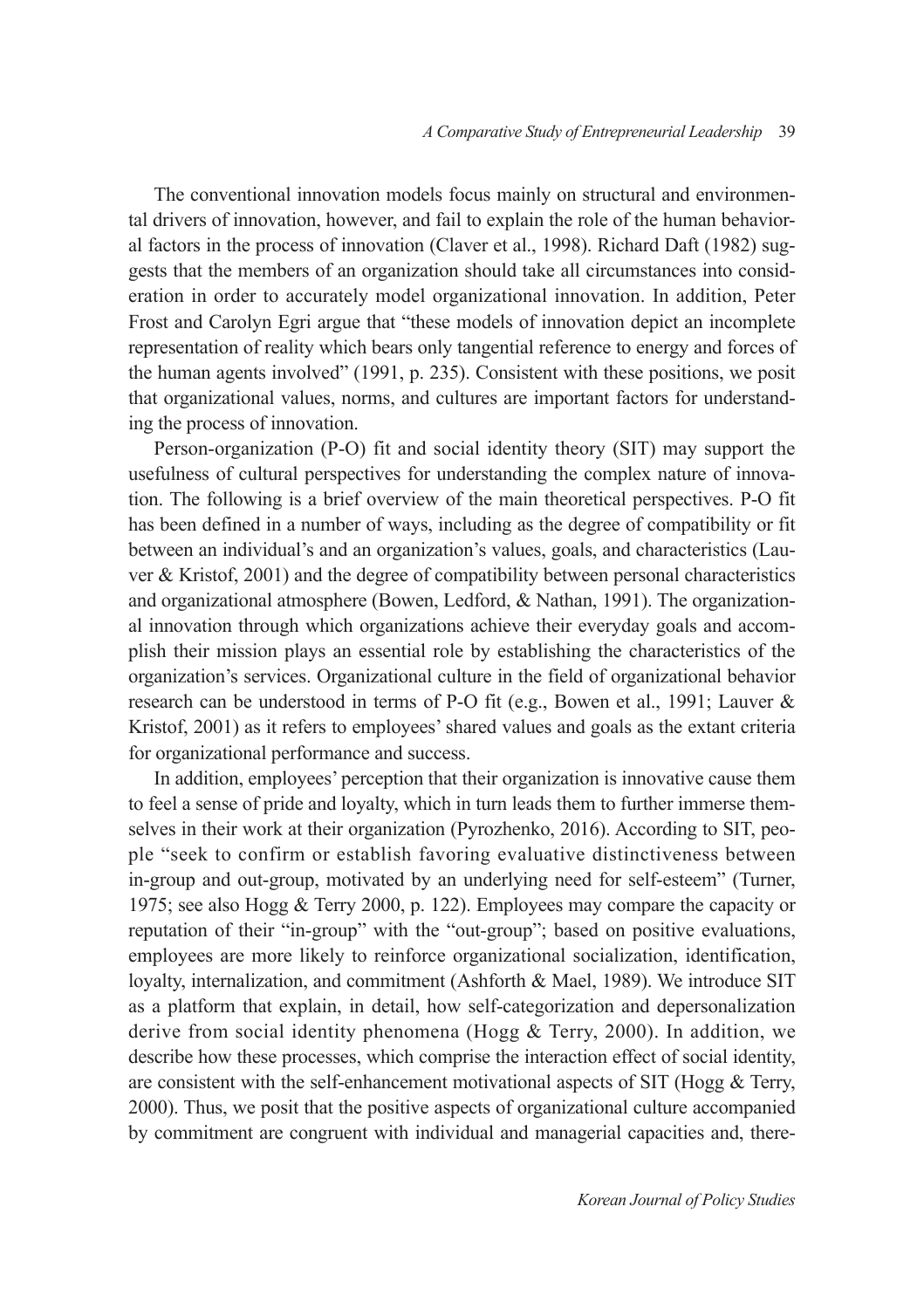fore, that high levels of such positive aspects enhance organizational innovation.

### **Organizational Culture: The Perspective of the GLOBE Model**

Organizational culture can be defined as a pattern of basic assumptions that are invented, discovered, or developed by a given group as the organization learns to cope with the problems of external adaptation and/or internal integration (Schein, 1992). From the perspective of P-O fit theory, organizational culture plays a prominent role in individual and group behavior within organizations (O'Reilly, Chatman, and Caldwell, 1991). Each employee is suited to certain organizational cultural environments. Thus, to obtain positive organizational outcomes, achieving compatibility between the employee and his or her organizational cultural environment is crucial. The organizational framework is built on two dimensions with two axes, each representing a superordinate continuum. The first is the flexibility-control axis, and the second is the internal-external axis. Combining these two axes yields the following four cultural dimensions: group, developmental, hierarchical, and rational (Quinn & Kimberly, 1984).1

During the 1990s, Robert J. House and colleagues (2004) conducted the GLOBE (Global Leadership and Organizational Behavior Effectiveness) project, a cross-cultural study of 62 societies across the world. One of the project's main contributions was identification of nine cultural dimensions: uncertainty avoidance, power distance, institutional collectivism, in-group collectivism, gender egalitarianism, assertiveness, future orientation, performance orientation, and humane orientation. The GLOBE project was designed not only to predict common practices and personality traits of leaders in the societies in which they lived but also to facilitate development of a model of the ideal society (Minkov  $\&$  Blagoev, 2012), but in this study, we use the it to measure the aspects of organizational innovation in Korean public sector organizations. More specifically, we describe three major types of organizational culture through the competing values framework: a hierarchical culture characterized by uncertainty avoidance, power distance, and institutional collectivism, a perfor-

 <sup>1.</sup> Group culture emphasizes flexibility and internal organization. Organizations that emphasize group culture consequently promote the development of human resources by focusing on openness, participation, cohesiveness, and commitment to membership. Development culture also emphasizes flexibility, but with a focus on the external environment. The orientation of a development culture is toward growth, stimulation of creativity, resource acquisition, innovation, and continual adaptation to the external environment. Likewise, rational culture is focused on the external environment, but is control oriented. It emphasizes productivity, performance, and goal achievement.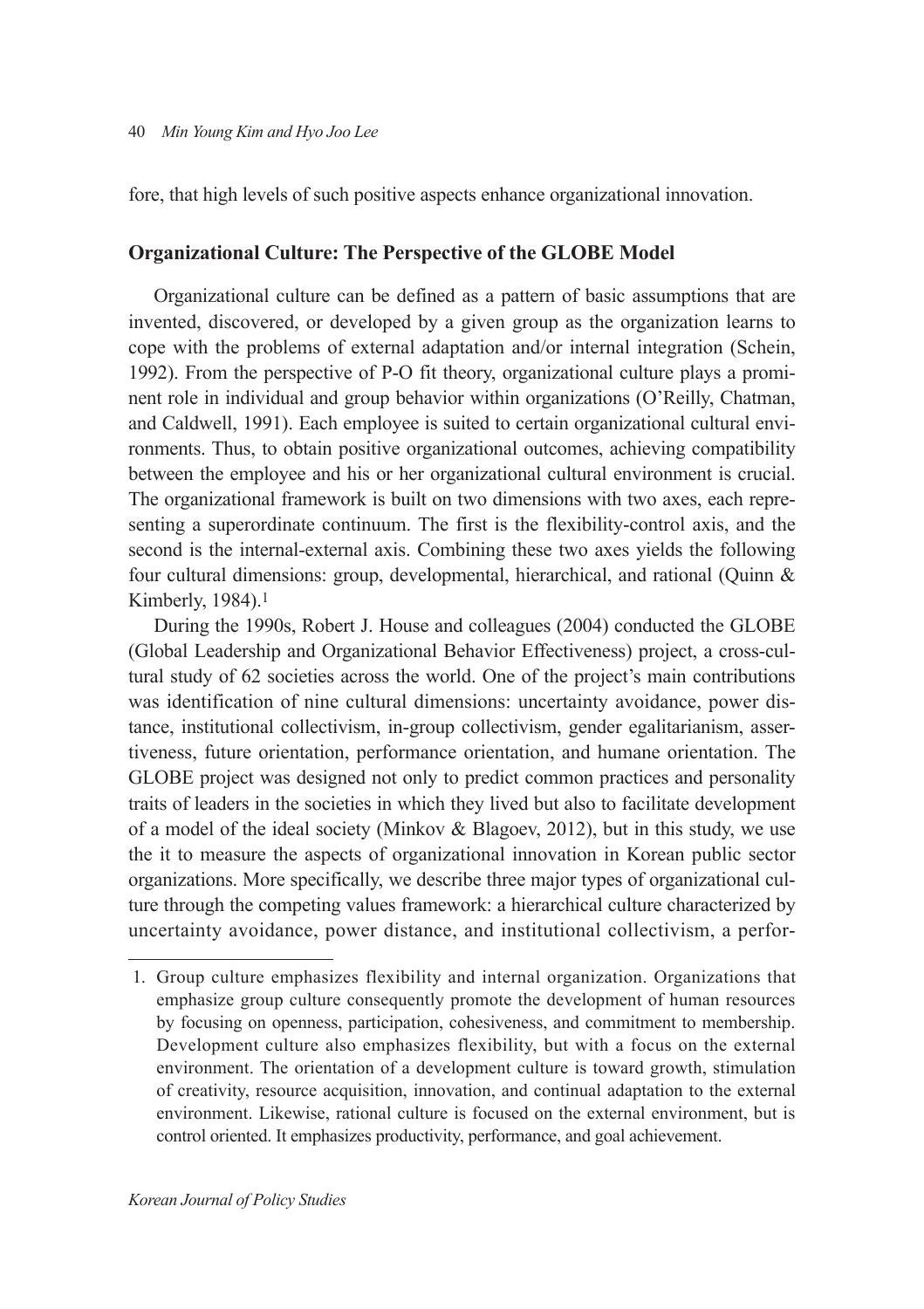mance-oriented culture delineated by assertiveness and a future orientation, and an achievement-minded approach, and a humane-oriented culture defined by in-group collectivism, gender egalitarianism, and a benevolent mindset.

Following its remarkable economic growth and social development, Korea has been actively adapting Western cultural ideas, seeking to harmonize them with traditional Korean cultural ideas premised on Confucian values. We use the GLOBE model to determine the extent to which Western organizational cultural perspectives have been incorporated into Korean public sector organizations by investigating the impact of GLOBE's nine cultural dimensions on their organizational innovation. Moreover, we examine whether the three types of organizational culture have different effects on central government agencies, public enterprises, and executive agencies in Korea.

#### **Entrepreneurial Leadership and Organizational Innovation**

Two concepts that are important in leadership theory are trait theory (e.g., Stogdill, 1974) and contingency theory (e.g., Fiedler, 1964; Vroom & Jago, 2007), and in recent years, many accounts of various leadership styles have been proffered. Transactional and transformational leadership, for example, have been frequently proposed as highly influential with respect to individual behaviors and organizational performance. Scholars have also identified new leadership perspectives that place more emphasis on how public organizations effect reform in turbulent environments. In our investigation of the relationship between leadership and organizational innovation, we refer to entrepreneurial leadership––which is strongly manifested in leaders who take risks, search for new methodologies, and reshape organizational routines and behaviors (Ricard, Klijn, Lewis, & Ysa, 2017)––as an antecedent of organizational innovation.

The notion of entrepreneurial leadership fuses the concepts of entrepreneurship (Schumpeter, 1983 [1902]), entrepreneurial orientation (Covin & Slevin, 1988), and entrepreneurial management (Gupta, MacMillan, & Surie, 2004) with leadership. It highlights leadership that takes "a strategic approach to entrepreneurship" and that values entrepreneurial initiatives, which on this account always support the development of enhanced capabilities in an organization (Gupta et al., 2004, p. 243). Other research has suggested that entrepreneurial leadership can increase creativity and innovativeness (Pihie, Asimiran, & Bagheri, 2014; Kim, Park, & Miao, 2017), ensure that those who subsequently assume leadership roles are well trained (White, D'Souza, & McIlwraith, 2007), improve organizational performance, foster growth (Ruvio, Rosenblatt, & Hertz-Lazarowitz, 2010), and increase social capital (Leitch, McMul-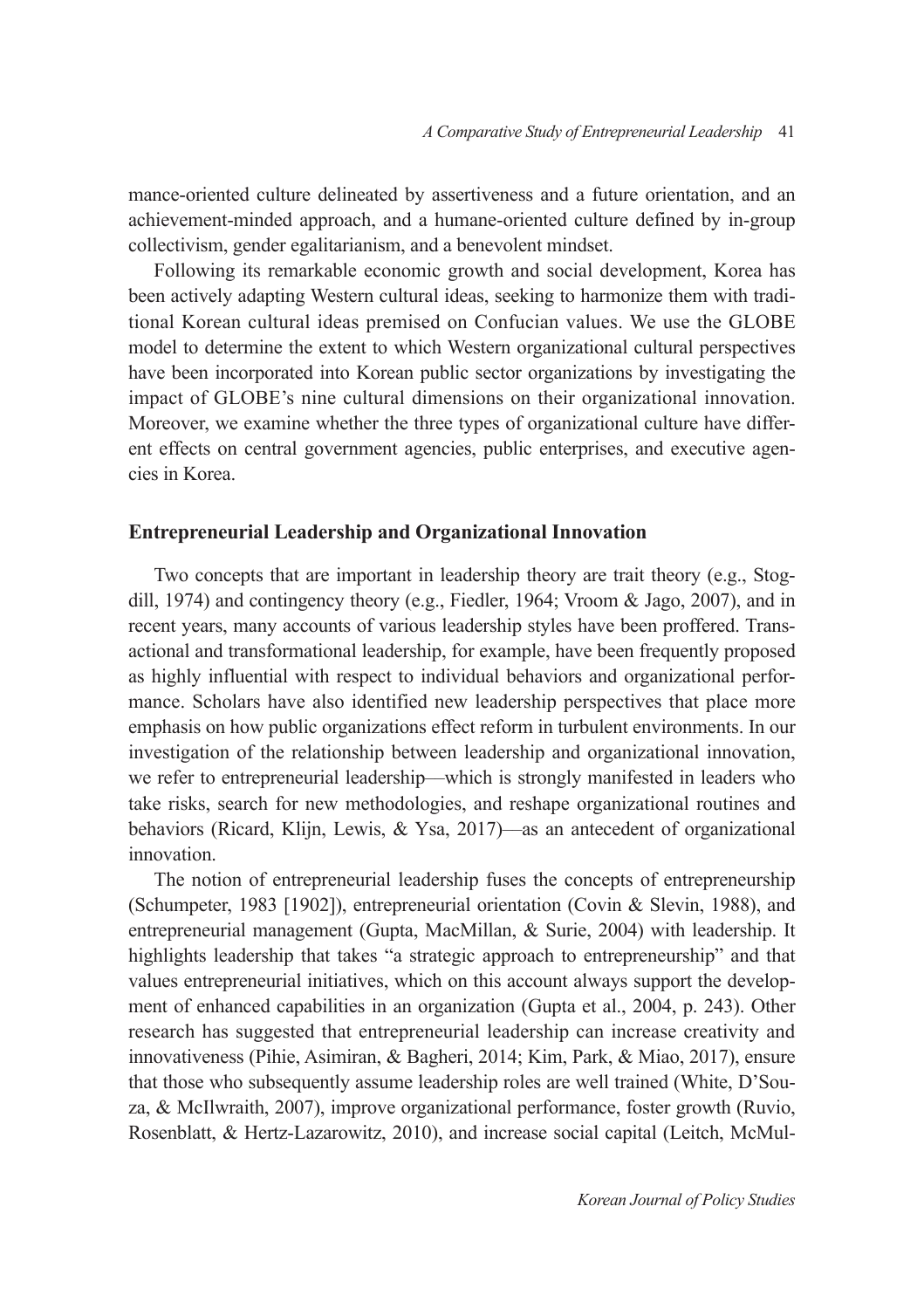lan, & Harrison, 2013). Using exploratory factor analysis and confirmatory factor analysis (CFA), Lykke Margot Ricard and colleagues (2017) show that entrepreneurial leadership is one of the leadership types that actively supports innovation. Jintong Tang and colleagues (2014) have also verified the positive effect between entrepreneurial orientation and innovation. These considerations led us to hypothesize that when public employees perceive leaders to be more entrepreneurial in central government agencies, executive agencies, and public enterprises, the level of organizational innovation will be higher.

#### **Organizational Culture and Organizational Innovation**

In the public sector, innovation refers to a wide variety of phenomena, ranging from an agency's introduction of new technologies and service delivery strategies to the introduction of new policies by a government (Jung  $\&$  Lee, 2016, p. 761). Even though research into organizational innovation has proliferated rapidly over the past 20 years, the notion of organizational innovation still remains in the developmental phase (Skuza & Woldu, 2012). The range of related literature is likewise huge, covering such diverse topics as organizational learning (Beyene, Shi, & Wei, 2016; Jiménez-Jiménez & Sanz-Valle, 2011; Thorsell, 2007; Wang, 2008), organizational change (Szulanski 1996), knowledge management (Kiessling & Harvey, 2006; Meroño-Cerdan & López-Nicolas, 2013), organizational culture or climate (Chaveerug & Ussahawanitchakit, 2008; Jung & Lee, 2016; Skuza & Woldu, 2012), and human resource management (HRM) practices (Jiang, Lepak, Hu, & Baer, 2012; Jiménez-Jiménez & Sanz-Valle, 2008; Laursen, 2002; Laursen & Foss, 2003). Most of this research seeks to understand what fosters organizational innovation and how organizational environments can better adapt to facilitate innovation. Recently, there have been new approaches regarding the determinants of organizational innovation that take into account both the "hard perspective" of financial expenditure (e.g., R&D expenditure, number of patents, etc.) and the "soft perspective" of human resources practices (e.g., leadership, organizational culture, knowledge management, etc.) (Skuza & Woldu, 2012). As the soft perspective is especially underinvestigated in the public sector, the goal of this study is to contribute to filling this gap in the Korean context.

There are many definitions of organizational innovation. It has been described in terms of administrative innovation with respect to a series of basic activities within the organization, such as administration, management, marketing, purchases, sales, and staff policy (Damanpour, Walker, & Avellaneda, 2009; Jiang et al., 2012). The general perception of the importance of organizational innovation as a source of orga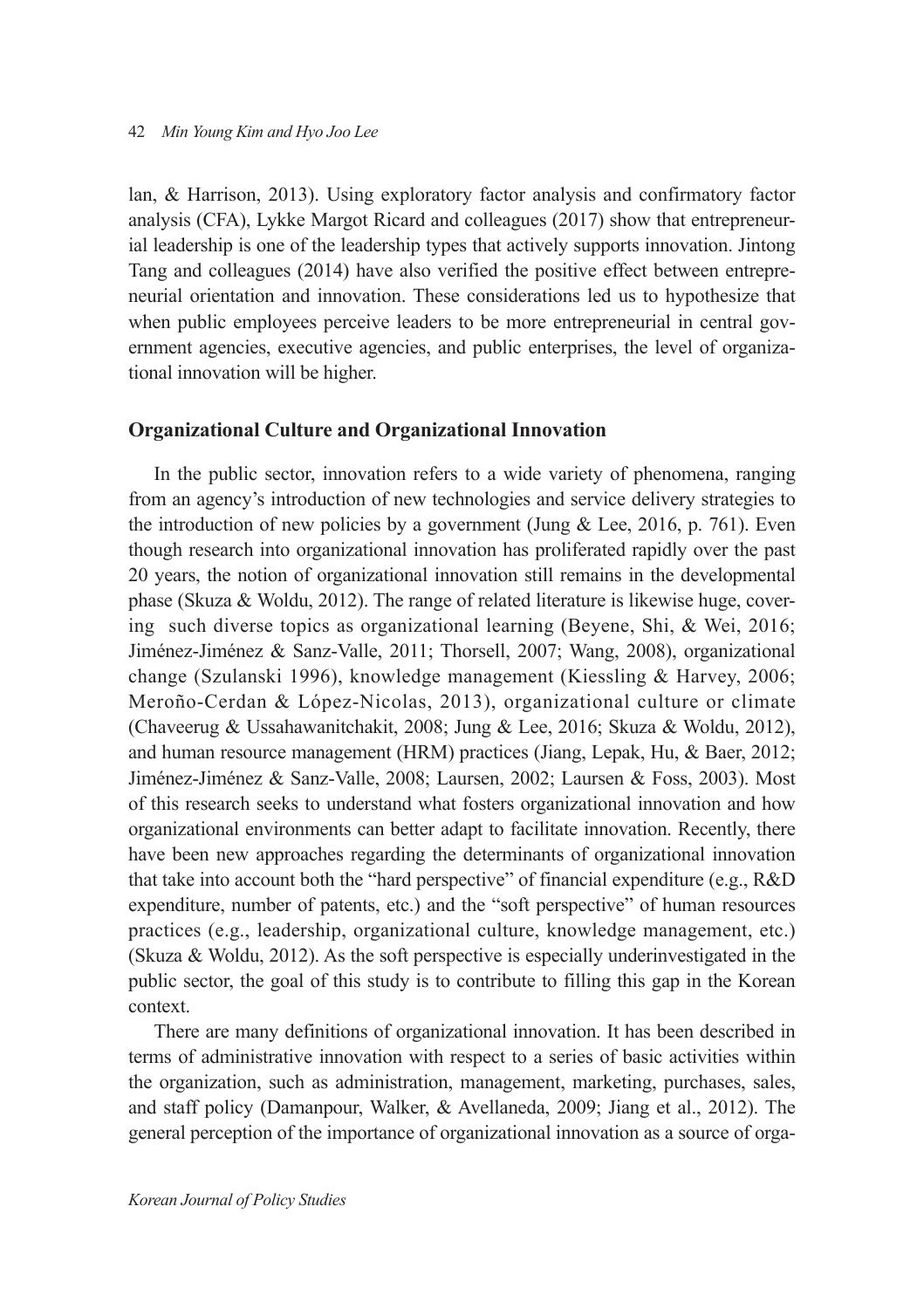nizational vitality had led to a number of studies that have investigated the crucial determinants of organizational innovation. For instance, utilizing the data of 247 nonprofit human service organizations in the U.S., Kristina Jaskyte and William Dressler (2005) found that organizational culture determines the likelihood of organizational innovation and is controlled by leadership and organization size. Chan Su Jung and Geon Lee (2016) conducted an empirical study of 14 central government agencies in Korea, utilizing a probability-based stratified sampling method. They found that the hierarchical organizational climate is positively related with employees' aspirations for organizational innovation. Furthermore, HRM scholars have observed that effective human resources practices––such as hiring and selection that is fair and grounded in an intention to hire the best person for the job, good training, performance appraisals, rewards, good job design, and teamwork––the bedrock of organizational culture––have a positive impact on organizational innovation (Ding & Akhtar, 2001; Jiménez-Jiménez & Sanz-Valle, 2008; Laursen & Foss, 2003; Mark & Akhtar, 2003; Storey, Quintas, Taylor, & Fowle, 2002). Recently, utilizing formal survey data from textile and leather product manufacturing firms in Ethiopia, Kinfe Beyene and colleagues (2016) investigated the impact of national culture (e.g., power distance, collectivism, masculinity, and uncertainty avoidance) on product innovation performance in terms of project and commercial performance. Their findings suggest that higher power distance and higher uncertainty avoidance have a negative impact on product innovation performance, while a characteristically masculine culture is positively related with project performance innovation, and a highly collectivist culture is positively related with commercial performance innovation. In addition, HRM studies grounded in NPM perspectives argue that higher levels of performance culture could increase organizational innovation. Finally, the diversity management movement, which supports the idea of innovativeness being expressed through different perspectives, suggests that employee's perceptions of organizational culture can regulate the level of organizational innovation. We thus posit that when public employees in central government agencies, executive agencies, and public enterprises perceive their organizational culture to be less hierarchical and to be more performance- and humane-oriented, the level of organizational innovation will be higher.

# **METHODOLOGY**

Based on our review of existing research findings, we constructed a research model (as shown in Figure 1) to illustrate the relationships between individual characteristics (e.g., age, gender, job tenure, education, and rank), entrepreneurial leader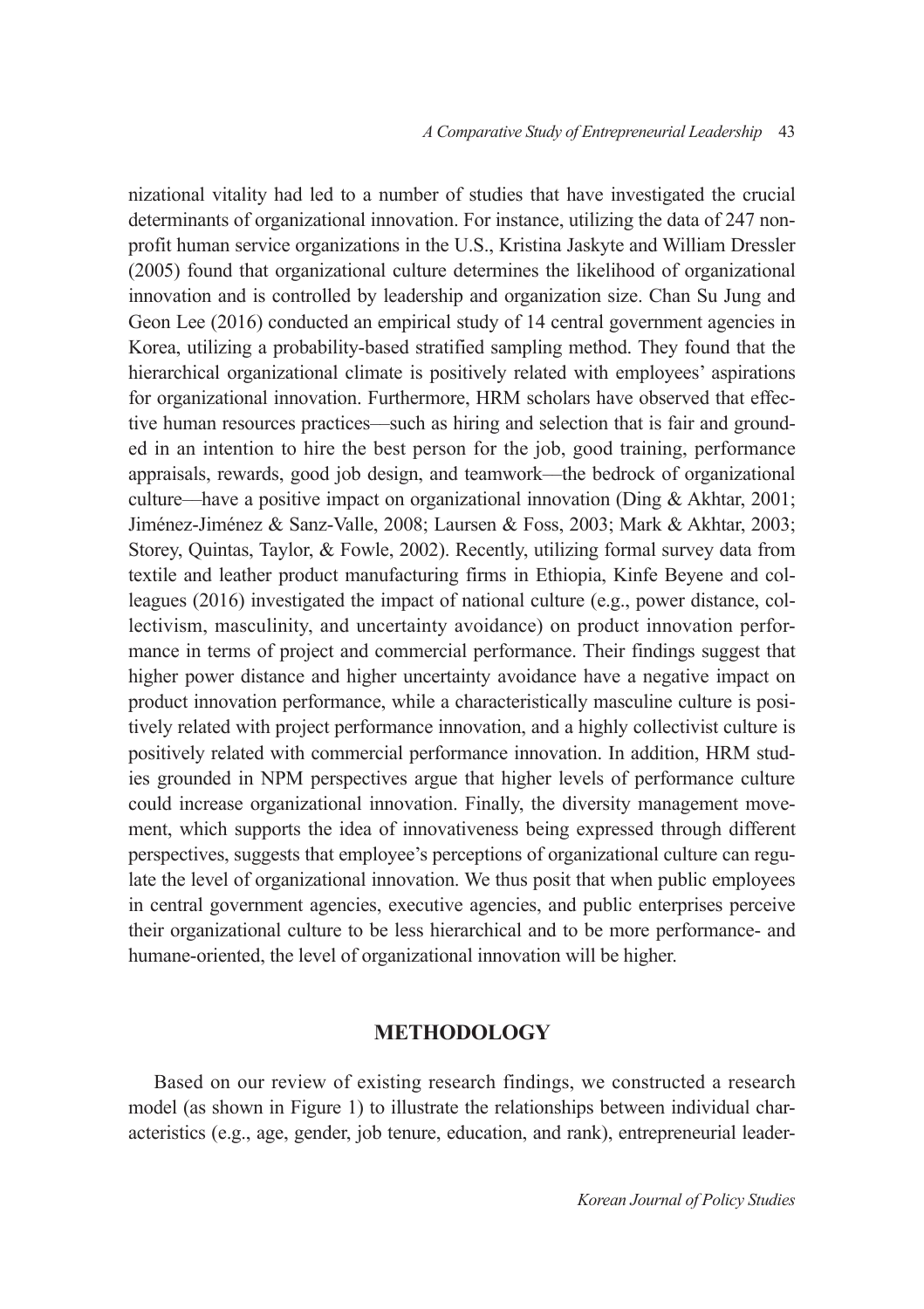ship, organizational culture––comprising hierarchical culture, performance-oriented culture, and humane-oriented culture––and organizational innovation by organizational types (i.e., central government agencies, executive agencies, and public enterprises) in the Korean public sector.



**Figure 1.** Research Framework

# **Data and Sample**

We performed an empirical analysis using the results of the Public Sector Entrepreneurship Survey conducted by the Global Research Network teams at Sungkyunkwan University. The survey targeted public officials working in Korean public institutions, including central government agencies ( $N = 455$ ), executive agencies ( $N =$ 187), and public enterprises ( $N = 359$ ), and its goal was to understand employees' attitudes and organizational behaviors. The Global Research Network teams conducted quota sampling to ensure that the demographic background of the surveyed public organization members adequately reflected the population. A representative number of respondents were allocated to each sample group, based on age, gender, job tenure, education, and rank. The respondents comprised 1,001 public officials from 37 different agencies in Korea.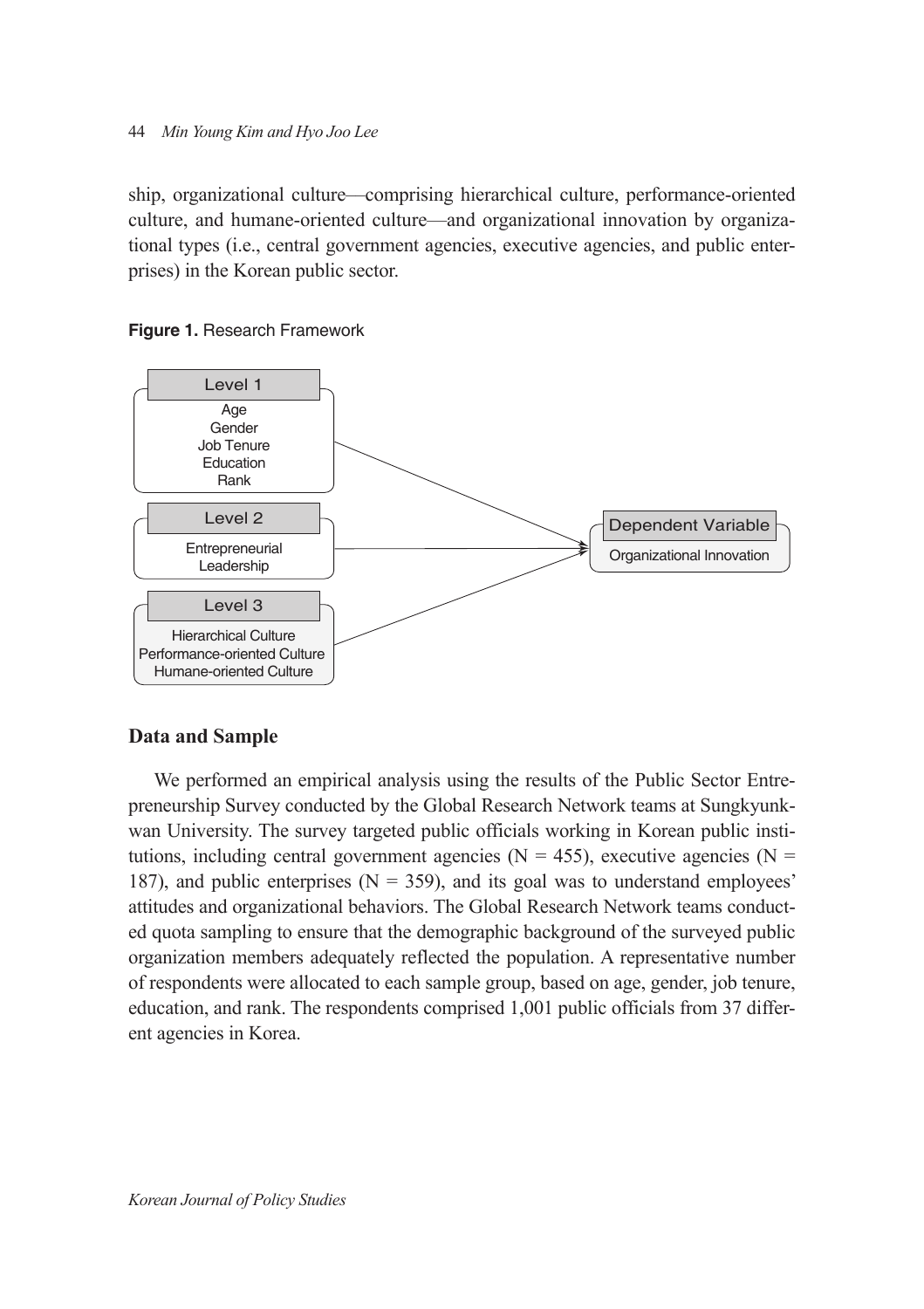| Central Government Agencies (N = 455)  |             |                                     |                |                |  |
|----------------------------------------|-------------|-------------------------------------|----------------|----------------|--|
| <b>Variables</b>                       | <b>Mean</b> | <b>Standard</b><br><b>Deviation</b> | <b>Minimum</b> | <b>Maximum</b> |  |
| <b>Control Variables</b>               |             |                                     |                |                |  |
| Age                                    | 2.60        | 0.78                                | 1              | 5              |  |
| Gender                                 | 1.38        | 0.48                                | 1              | 2              |  |
| Job Tenure                             | 3.56        | 1.34                                | 1              | 5              |  |
| Education                              | 2.89        | 0.75                                | 1              | 5              |  |
| Rank                                   | 3.24        | 1.40                                | 1              | $\overline{7}$ |  |
| Leadership                             |             |                                     |                |                |  |
| Entrepreneurial Leadership             | 4.72        | 1.05                                | 1              | $\overline{7}$ |  |
| <b>Organizational Culture</b>          |             |                                     |                |                |  |
| <b>Hierarchical Culture</b>            | 4.88        | 0.85                                | 2.17           | 7              |  |
| <b>Performance Oriented</b><br>Culture | 4.27        | 0.76                                | 2              | 6.83           |  |
| Humane-Oriented<br>Culture             | 4.51        | 0.78                                | 1.67           | $\overline{7}$ |  |
| Outcome                                |             |                                     |                |                |  |
| Organizational Innovation              | 4.53        | 1.11                                | 1              | $\overline{7}$ |  |

# **Table 1.** Characteristics of Central Government Agencies

# **Table 2.** Characteristics of Executive Agencies

| Executive Agencies ( $N = 187$ ) |             |                                     |                |                |
|----------------------------------|-------------|-------------------------------------|----------------|----------------|
| <b>Variables</b>                 | <b>Mean</b> | <b>Standard</b><br><b>Deviation</b> | <b>Minimum</b> | <b>Maximum</b> |
| <b>Control Variables</b>         |             |                                     |                |                |
| Age                              | 2.78        | 0.84                                | 1              | 4              |
| Gender                           | 1.46        | 0.50                                |                | $\overline{2}$ |
| Job Tenure                       | 3.53        | 1.49                                | 1              | 5              |
| Education                        | 3.34        | 0.88                                |                | 5              |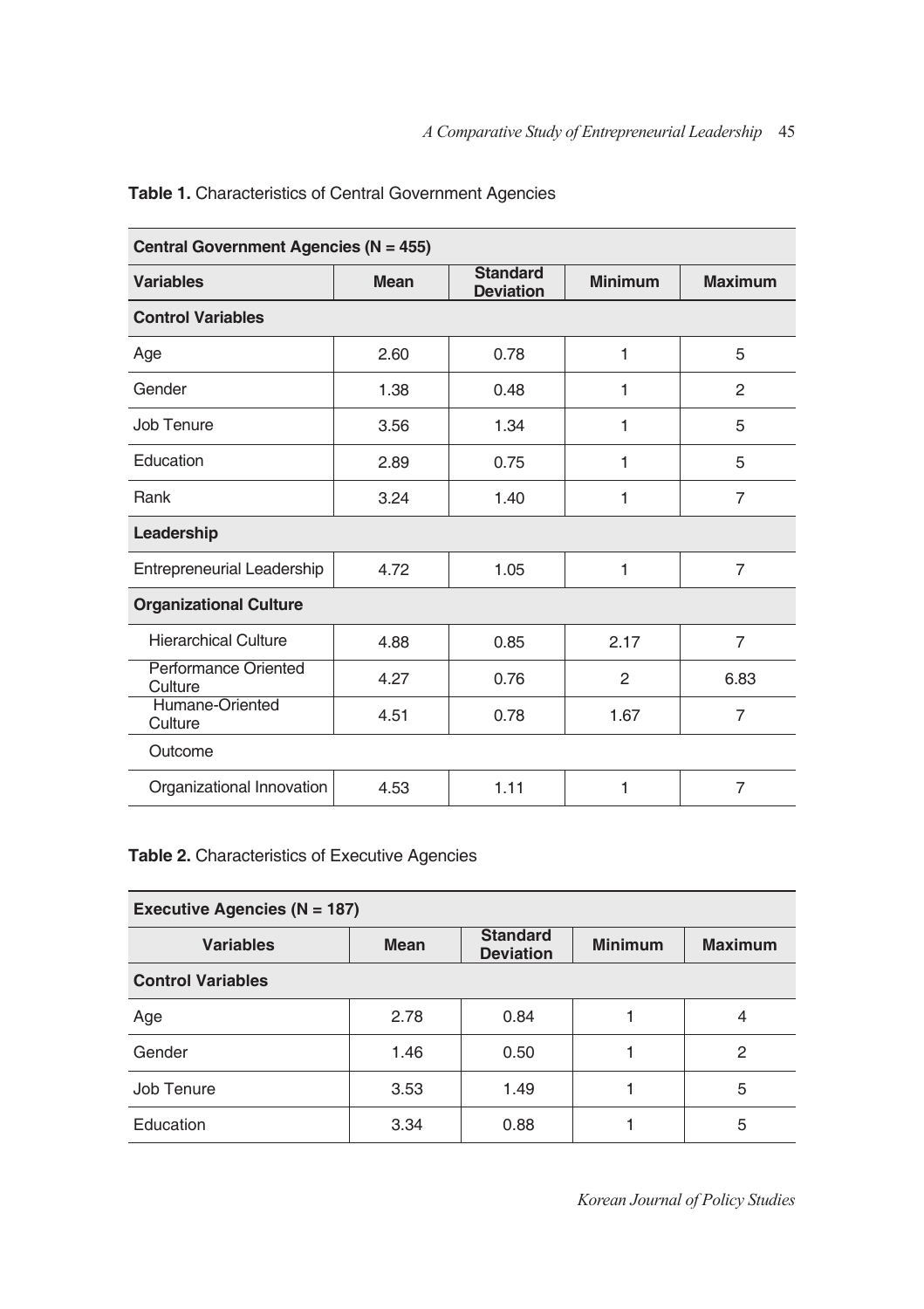| Rank                                   | 3.48 | 1.38 |      |   |  |
|----------------------------------------|------|------|------|---|--|
| Leadership                             |      |      |      |   |  |
| Entrepreneurial Leadership             | 4.39 | 1.17 |      |   |  |
| <b>Organizational Culture</b>          |      |      |      |   |  |
| <b>Hierarchical Culture</b>            | 4.83 | 0.81 | 1.83 | 7 |  |
| <b>Performance Oriented</b><br>Culture | 4.08 | 0.90 |      | 7 |  |
| Humane-Oriented Culture                | 4.47 | 0.91 | 1.50 |   |  |
| <b>Outcome</b>                         |      |      |      |   |  |
| Organizational Innovation              | 4.29 | 1.08 |      |   |  |

# **Table 3.** Characteristics of Public Enterprises

| Public Enterprises (N = 359)        |      |                                     |                |                |  |
|-------------------------------------|------|-------------------------------------|----------------|----------------|--|
| <b>Variables</b>                    | Mean | <b>Standard</b><br><b>Deviation</b> | <b>Minimum</b> | <b>Maximum</b> |  |
| <b>Control Variables</b>            |      |                                     |                |                |  |
| Age                                 | 2.36 | 0.77                                | 1              | 4              |  |
| Gender                              | 1.31 | 0.46                                | 1              | 2              |  |
| Job Tenure                          | 2.96 | 1.39                                | 1              | 5              |  |
| Education                           | 3.14 | 0.59                                | 1              | 5              |  |
| Rank                                | 2.90 | 1.56                                | 1              | $\overline{7}$ |  |
| Leadership                          |      |                                     |                |                |  |
| Entrepreneurial Leadership          | 5.01 | 1.06                                | 1              | 7              |  |
| <b>Organizational Culture</b>       |      |                                     |                |                |  |
| <b>Hierarchical Culture</b>         | 4.96 | 0.84                                | 2              | 7              |  |
| <b>Performance Oriented Culture</b> | 4.43 | 0.88                                | 1.50           | $\overline{7}$ |  |
| <b>Humane-Oriented Culture</b>      | 4.80 | 0.90                                | 2.33           | 7              |  |
| <b>Outcome</b>                      |      |                                     |                |                |  |
| Organizational Innovation           | 4.85 | 1.12                                | $\mathfrak{p}$ | 7              |  |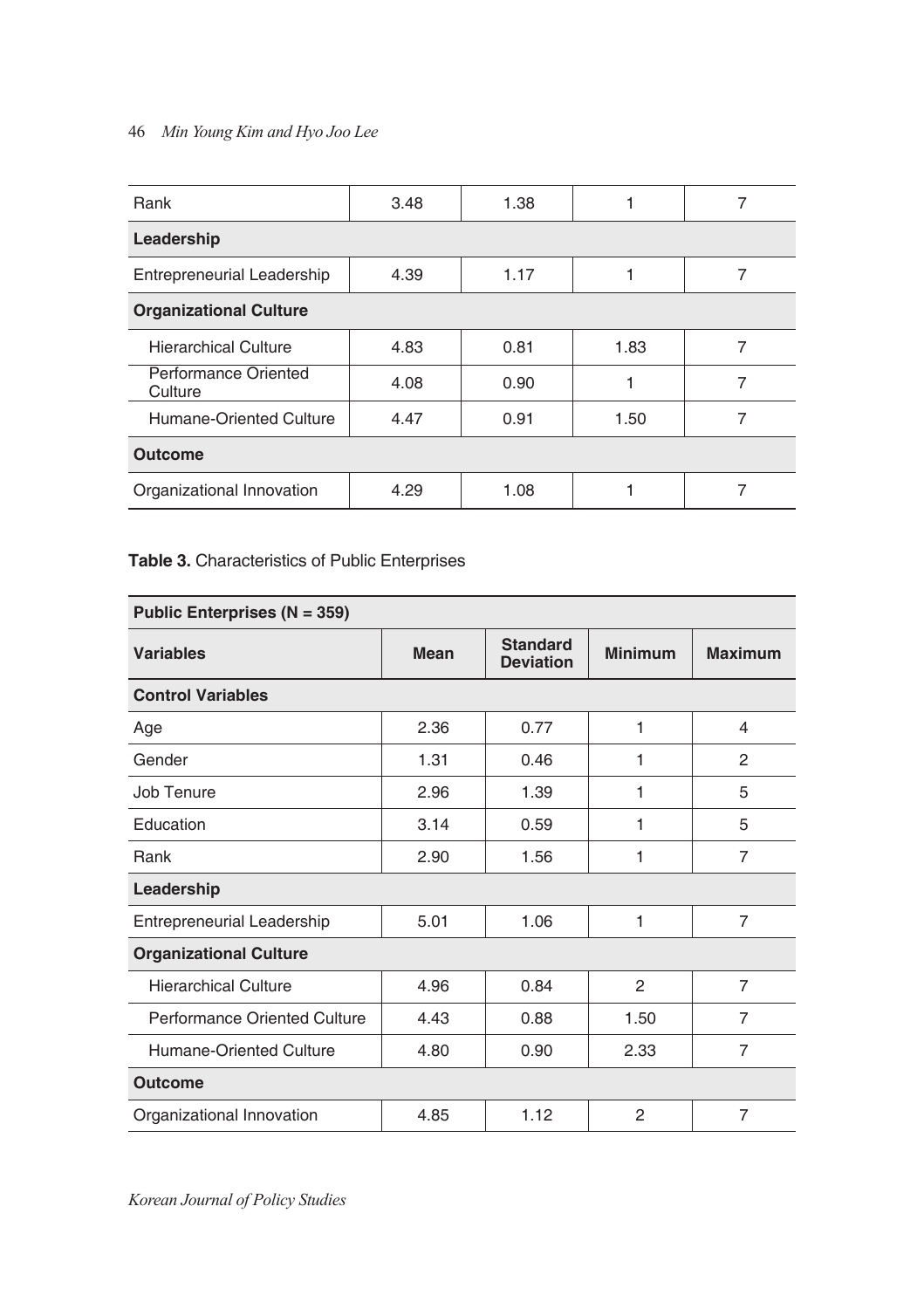# **Variable Measurement**

We asked all respondents to indicate the degree of entrepreneurial leadership, hierarchical culture, performance-oriented culture, humane-oriented culture, and organizational innovation in their public organizations using a 7-point Likert-type scale. For entrepreneurial leadership, we asked 14 questions about individuals' perceptions of their leaders' behaviors such as framing the challenge, absorbing uncertainty, path clearing, building commitment, and specifying limits that we developed based on Vipin Gupta and colleagues' framework (2004). We assessed the extent of hierarchical culture, performance-oriented culture, and humane-oriented culture using six questions adapted from House and colleagues' (2004) study. We measured organizational innovation with nine questions derived from the research of Jeffrey Covin and Dennis Slevin (1989), and Fabian Diefenbach (2011). Sample items include "My agency is open to innovations," "My agency rarely behaves hesitantly," and "My agency also undertakes promising but risky projects." All the survey questions are presented in the appendix.

#### **Test for Common Method Bias**

Because we used self-reported measures, we took several precautions to prevent common method variance (CMV), following the suggestions of Morten Jakobsen and Rasmus Jensen (2015). As the authors recommend, we adapted Harman's single-factor test as a post hoc test. This more exact test showed all factors with eigenvalues above 1, with a total variance of only 42% explained by the first factor; this is well under the 50% threshold suggested as the cut-off point.

# **STATISTICAL MODELING AND RESULTS**

#### **Reliability and Validity Tests**

To verify the reliability of each variable in the research model, we performed an internal consistency analysis. The results of this analysis show Cronbach's  $\alpha$ , which validates the reliability of the measuring tool (see table 4).

In addition, to test the latent constructs of the research variables in the Korean public sector, we employed a first-order confirmatory factor analysis model of those variables. The comparative fit index, normed fit index, incremental fit index, relative fix index, root mean square residual, and root mean square error of approximation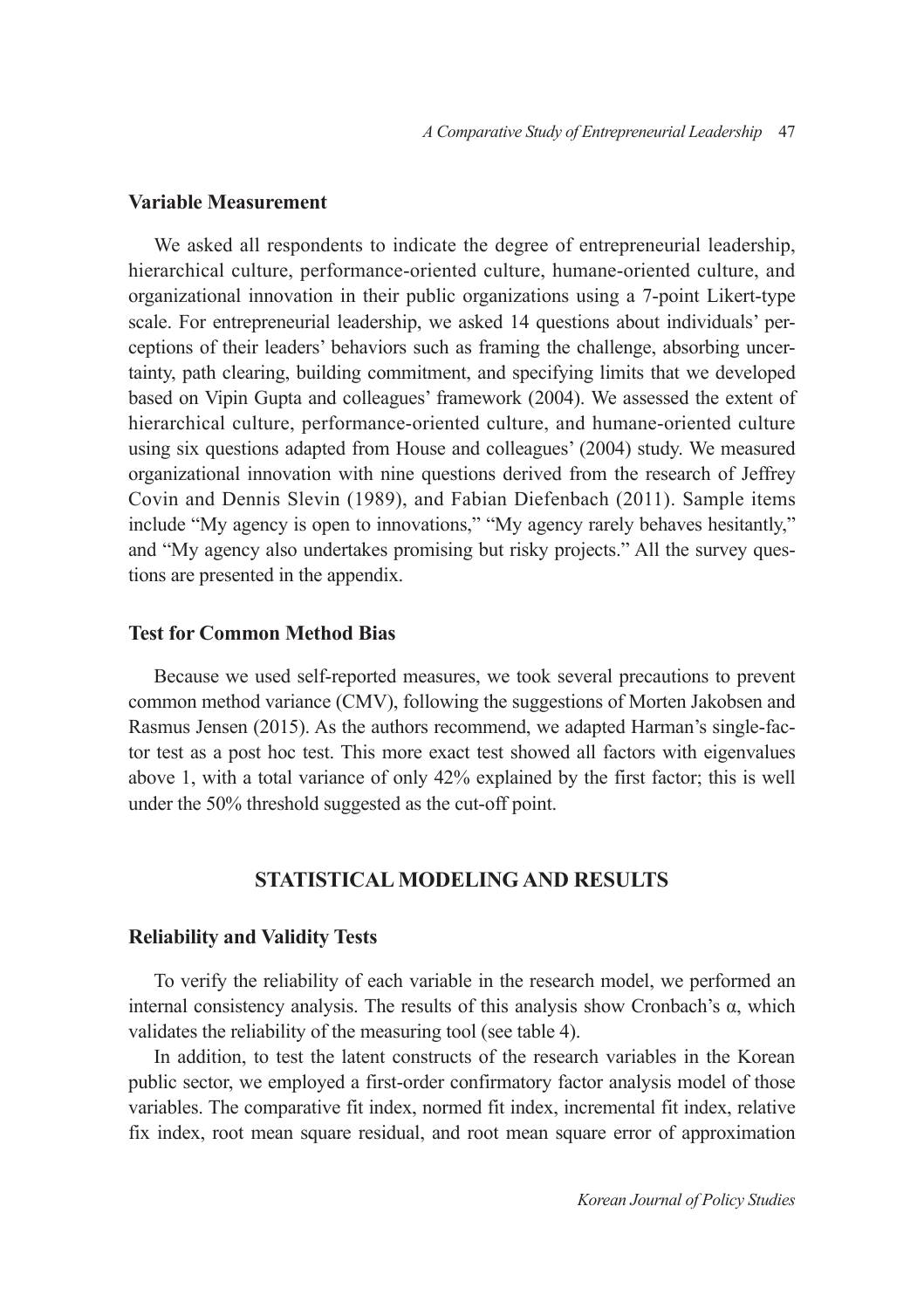values in the models suggest our model for Korean public sector organizations can be considered a very good fit for the data.

| <b>Reliability Tests</b>                             |                               |       |  |                         |                                            |            |                                       |  |                              |              |
|------------------------------------------------------|-------------------------------|-------|--|-------------------------|--------------------------------------------|------------|---------------------------------------|--|------------------------------|--------------|
| Cronbach's $a$                                       | Entrepreneurial<br>Leadership |       |  | Hierarchical<br>Culture | Performance-<br><b>Oriented</b><br>Culture |            | Humane-<br><b>Oriented</b><br>Culture |  | Organizational<br>Innovation |              |
| Central<br>Government<br>Agencies                    |                               | .955  |  | .751                    |                                            | .717       | .565                                  |  |                              | .927         |
| Executive<br>Agencies                                |                               | .952  |  | .724                    | .761                                       |            | .659                                  |  |                              | .918         |
| Public<br>Enterprises                                |                               | .954  |  | .719<br>.788            |                                            |            | .657                                  |  |                              | .931         |
| <b>Confirmatory Factor Analysis Results</b>          |                               |       |  |                         |                                            |            |                                       |  |                              |              |
| Model                                                |                               | X2/df |  | <b>RFI</b>              |                                            | <b>NFI</b> | IFI                                   |  | CFI                          | <b>RMSEA</b> |
| Suggested Cut-Off<br>Values<br><b>Cut-Off Values</b> |                               | $<$ 3 |  | > 0.90                  |                                            | > 0.90     | > 0.90                                |  | > 0.90                       | < 0.08       |
| <b>Central Government</b><br>Agencies                |                               | 2.93  |  | .850                    |                                            | .866       | .907                                  |  | .907                         | .065         |
| <b>Executive Agencies</b>                            |                               | 2.01  |  | .794                    |                                            | .813       | .896                                  |  | .895                         | .074         |
| <b>Public Enterprises</b>                            |                               | 2.53  |  | .851                    |                                            | .869       | .916                                  |  | .916                         | .065         |

**Table 4.** Reliability Tests and Confirmatory Factor Analysis Results

# **ANOVA Analysis**

To test the question of whether there are significant differences in the organizational cultures of central government agencies, public enterprises, and executive agencies in the Korean public sector, we carried out an ANOVA (f-test) analysis of entrepreneurial leadership and organizational culture. To test for statistically significant differences between these organizational types, we conducted the ANOVA analysis after we had divided the sample into central government agencies (group 1), executive agencies (group 2), and public enterprises (group 3). The test results, reported in table 1, show that the mean level of entrepreneurial leadership ( $F =$ 21.568, significance = .000), performance-oriented culture ( $F = 11.152$ , significance  $= .000$ ), humane-oriented culture (F = 13.115, significance = .000), and organization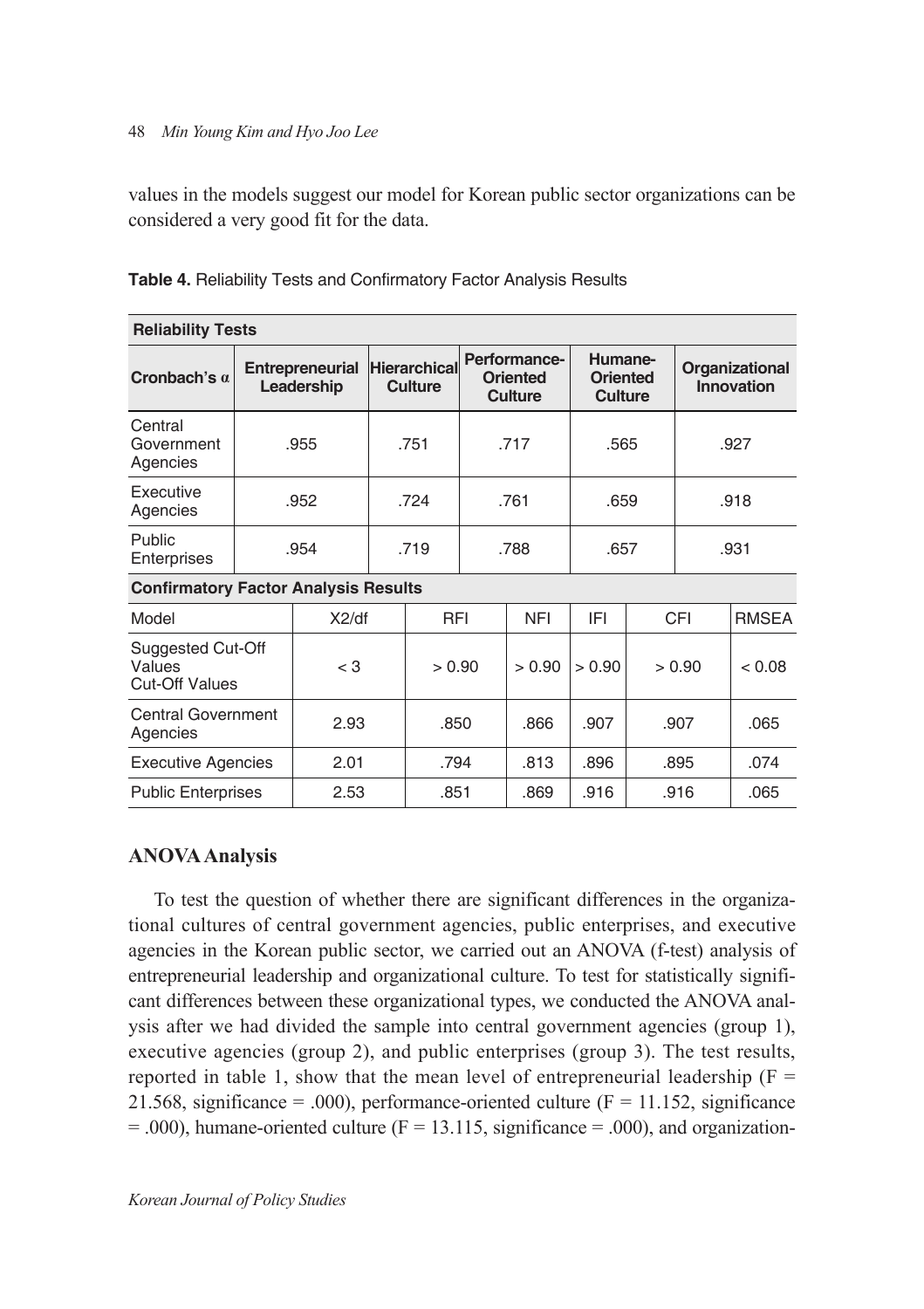al innovation ( $F = 18.029$ , significance = .000) among each of the Korean public sector organizations is statistically significant.

|                               |            | Sum of<br><b>Squares</b> | Degrees of<br>Freedom | Mean<br><b>Square</b> | F      | <b>Significance</b> |
|-------------------------------|------------|--------------------------|-----------------------|-----------------------|--------|---------------------|
|                               | Regression | 50.641                   | $\mathfrak{p}$        | 25.320                | 21.568 | .000                |
| Entrepreneurial<br>Leadership | Residual   | 1181.002                 | 1006                  | 1.174                 |        |                     |
|                               | Total      | 1231.643                 | 1008                  |                       |        |                     |
|                               | Regression | 2.777                    | 2                     | 1.389                 | 1.915  | .148                |
| Hierarchical<br>Culture       | Residual   | 781.633                  | 1078                  | .725                  |        |                     |
|                               | Total      | 784.410                  | 1080                  |                       |        |                     |
| Performance-                  | Regression | 15.774                   | 2                     | 7.887                 | 11.152 | .000.               |
| Oriented                      | Residual   | 762.365                  | 1078                  | .707                  |        |                     |
| Culture                       | Total      | 778.139                  | 1080                  |                       |        |                     |
| Humane-                       | Regression | 19.481                   | $\mathfrak{p}$        | 9.740                 | 13.115 | .000                |
| Oriented<br>Culture           | Residual   | 800.640                  | 1078                  | .743                  |        |                     |
|                               | Total      | 820.121                  | 1080                  |                       |        |                     |
|                               | Regression | 44.717                   | 2                     | 22.359                | 18.029 | .000.               |
| Organizational<br>Innovation  | Residual   | 1247.581                 | 1006                  | 1.240                 |        |                     |
|                               | Total      | 1292.298                 | 1006                  |                       |        |                     |

# **Table 5.** F-Test Results

# **Hierarchical Multivariate Regression**

To investigate the possible causal relationships among the individual characteristics, entrepreneurial leadership, organizational culture, and organizational innovation, we undertook a hierarchical multivariate regression analysis. Level 1 takes into account individual characteristics, level 2 incorporates entrepreneurial leadership, and level 3 covers the three types of organizational culture. We regressed two different equations on organizational innovation in order to determine if there were changes in total variance induced by each set of factors (R2 changes). We used β to represent the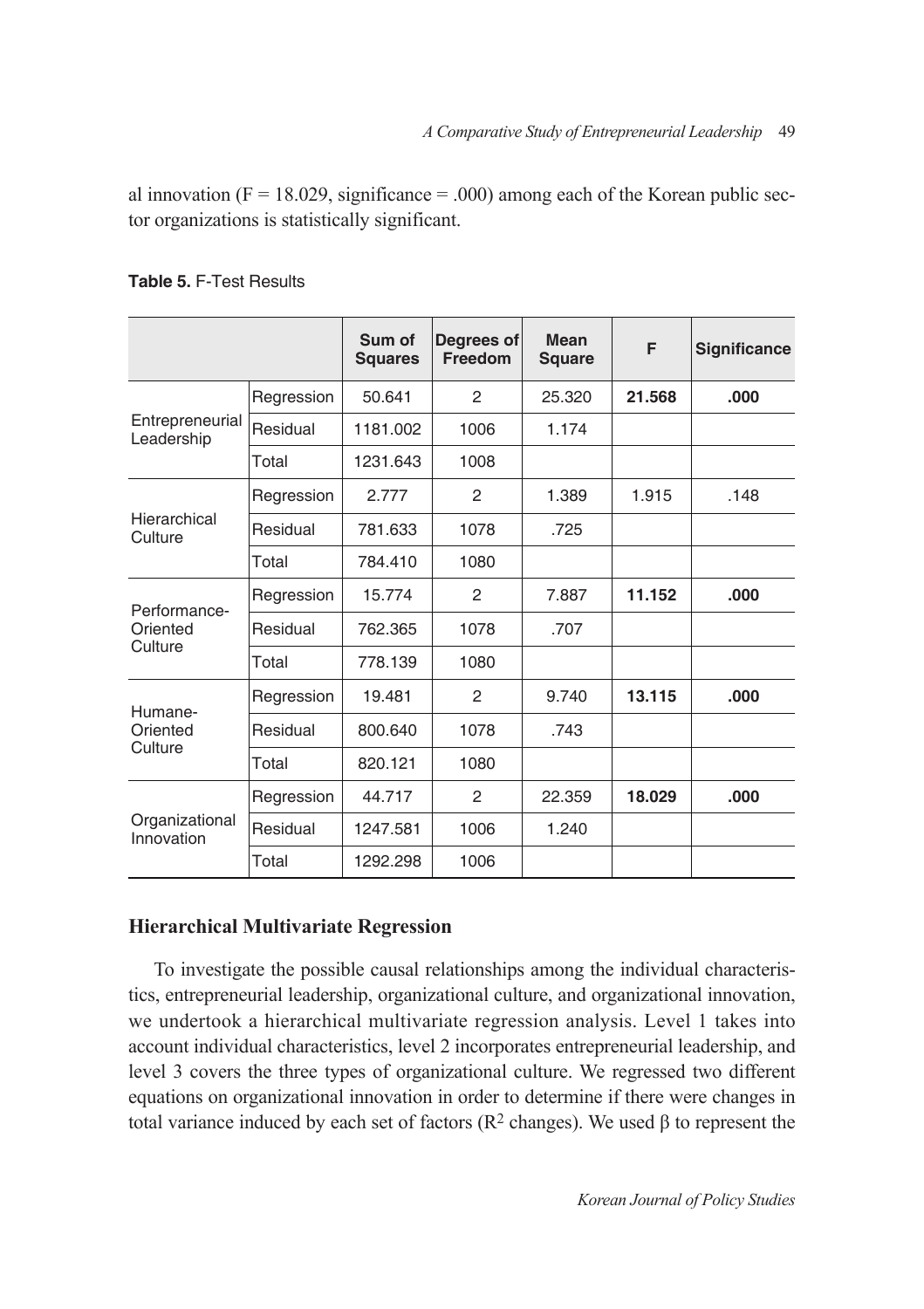standardized regression coefficient that estimates the relative importance of each antecedent variable association with organizational innovation.

|                                   |                                                  | <b>Dependent Variable: Organizational Innovation</b> |                               |
|-----------------------------------|--------------------------------------------------|------------------------------------------------------|-------------------------------|
| Independent<br><b>Variables</b>   | <b>Model 1</b>                                   | Model 2                                              | Model 3                       |
|                                   | t-statistics ()                                  | t-statistics ()                                      | t-statistics ()               |
| Step 1: Demographic               |                                                  |                                                      |                               |
| Age                               | $-1.412(-.105)$                                  | $-.358(-.023)$                                       | $-525(-.030)$<br>$-.036$      |
| Gender                            | $-.661(-.032)$                                   | $-.308(-.013)$                                       | .521(.019)<br>$-.022$         |
| Job Tenure                        | $3.631***$ (.275)                                | $1.976**$ (.129)                                     | $1.951**$ (.112)<br>.083      |
| Education                         | .580(.029)                                       | 1.568(.066)                                          | 1.770(.066)<br>.055           |
| Rank                              | 1.635(.042)                                      | .873(.039)                                           | .650(.026)<br>.015            |
| Step 2: Leadership                |                                                  |                                                      |                               |
| Entrepreneurial<br>Leadership     |                                                  | 13.235***(.528)                                      | 4.228***(.203)<br>.239        |
| Step 3: Organizational<br>Culture |                                                  |                                                      |                               |
| <b>Hierarchical Culture</b>       |                                                  |                                                      | $-3.493***(-.122)$<br>$-.055$ |
| Performance-Oriented<br>Culture   |                                                  |                                                      | 8.491***(.386)<br>.329        |
| Humane-Oriented<br>Culture        |                                                  |                                                      | $3.936***$ (.190)<br>.258     |
|                                   | $adjR^2 = .060$                                  | adj $R^2 = 325$                                      | adj $R^2 = 478$               |
|                                   | $F = 5.779$ , $p = .000$                         | $F = 35.878$ , $p = .000$                            | $F = 45.290$ , $p = .000$     |
|                                   | $D.W. = 1.959$<br>$D.W = 2.023$<br>$D.W = 2.027$ |                                                      |                               |

**Table 6.** Central Government Agencies

\*\**p* < 0.05, \*\*\**p* < 0.01

Table 6 shows the relationships among the individual characteristics, entrepreneurial leadership, organizational culture, and the organizational innovation of Korean central government agencies. First, we regressed individual characteristics regressed on organizational innovation. This regression reveals that job tenure (β =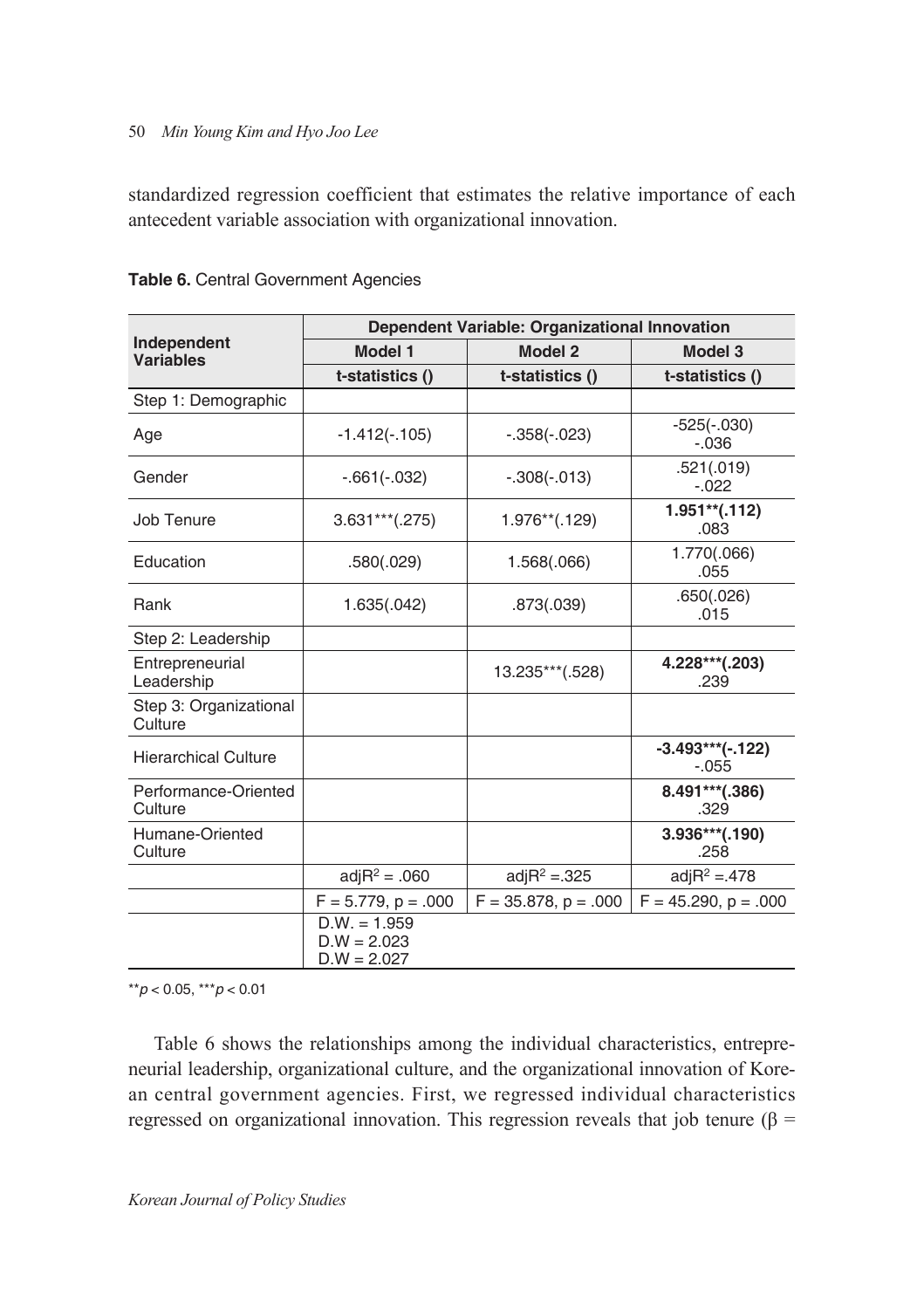.112,  $p < .05$ ) is significantly associated with organizational innovation, which suggests that agencies with long-term employees are more likely to have a higher level of organizational innovation. It also reveals that entrepreneurial leadership ( $\beta = .203$ ,  $p < .01$ ) is significantly associated with organizational innovation and that hierarchical culture ( $\beta$  = -.122,  $p < .01$ ), performance-oriented culture ( $\beta$  = .386,  $p < .01$ ), and a humane-oriented culture ( $\beta$  = .190,  $p$  < .01) are significantly associated with organizational innovation.

|                                   |                                                  | Dependent Variable: Organizational Innovation |                             |
|-----------------------------------|--------------------------------------------------|-----------------------------------------------|-----------------------------|
| Independent<br><b>Variables</b>   | Model 1                                          | <b>Model 2</b>                                | Model 3                     |
|                                   | t-statistics ()                                  | t-statistics ()                               | t-statistics ()             |
| Step 1: Demographic               |                                                  |                                               |                             |
| Age                               | $-280(-.031)$                                    | $-1.577(-.140)$                               | $-1.187(-.084)$<br>$-0.036$ |
| Gender                            | $-.051(-.004)$                                   | .197(.012)                                    | .307(.759)<br>$-.022$       |
| Job Tenure                        | $2.332***$ (.275)                                | $3.269***(.307)$                              | $3.011***$ (.226)<br>.083   |
| Education                         | 1.408(.116)                                      | $2.436**(.159)$                               | 1.995**(.109)<br>.055       |
| Rank                              | $-1.936(-.197)$                                  | $-1.413(-.115)$                               | $-.751(-.049)$<br>.015      |
| Step 2: Leadership                |                                                  |                                               |                             |
| Entrepreneurial<br>Leadership     |                                                  | 10.270***(.605)                               | $3.554***$ (.217)<br>.239   |
| Step 3: Organizational<br>Culture |                                                  |                                               |                             |
| <b>Hierarchical Culture</b>       |                                                  |                                               | $-.131(-.006)$<br>$-.055$   |
| Performance-Oriented<br>Culture   |                                                  |                                               | $6.728***$ (.408)<br>.329   |
| Humane-Oriented<br>Culture        |                                                  |                                               | 4.953***(.294)<br>.258      |
|                                   | $adjR^2 = .043$                                  | adj $R^2 = 0.397$                             | adj $R^2 = 627$             |
|                                   | $F = 1.640$ , $p = .000$                         | $F = 19.734$ , $p = .000$                     | $F = 33.109$ , $p = .000$   |
|                                   | $D.W. = 1.959$<br>$D.W = 2.023$<br>$D.W = 2.027$ |                                               |                             |

#### **Table 7.** Executive Agencies

\*\**p* < 0.05, \*\*\**p* < 0.01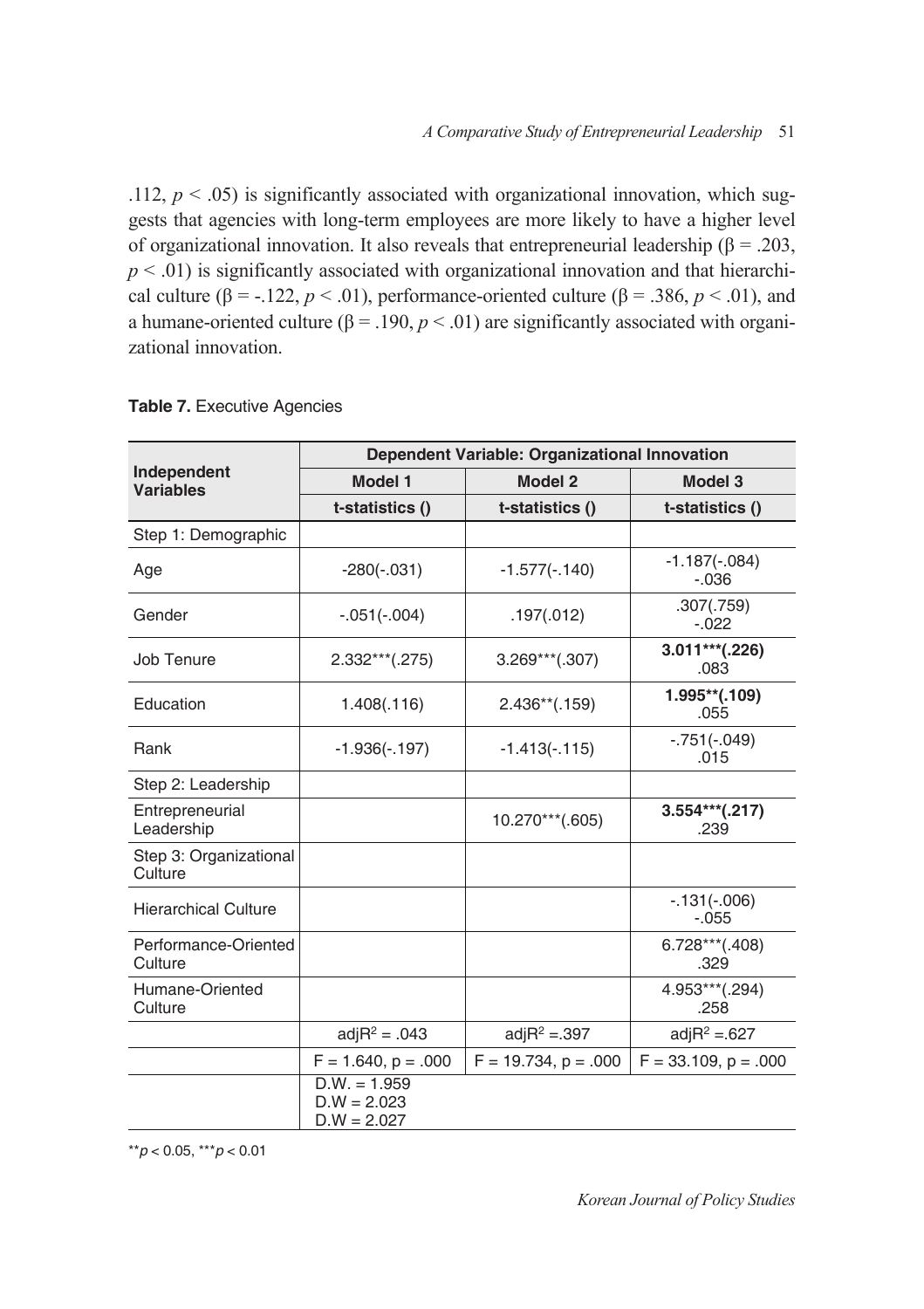Table 7 reports the degree of organizational innovation in executive agencies. First, we regressed individual characteristics were on organizational innovation. The results indicate that job tenure (β = .226,  $p < .01$ ) and education (β = .109,  $p < .05$ ) are significantly associated with organizational innovation, suggesting that long-term employees and higher level of education are more likely to have a higher degree of organizational innovation. The results also indicate that entrepreneurial leadership (β  $= .217, p < .01$ ) is significantly associated with organizational innovation and that a performance-  $(\beta = .408, p < .01)$  and humane-oriented culture  $(\beta = .294, p < .01)$  are significantly associated with organizational innovation in Korean executive agencies.

|                                   | Dependent Variable: Organizational Innovation    |                           |                               |  |  |  |
|-----------------------------------|--------------------------------------------------|---------------------------|-------------------------------|--|--|--|
| Independent<br><b>Variables</b>   | Model 1                                          | <b>Model 2</b>            | Model 3                       |  |  |  |
|                                   | t-statistics ()                                  | t-statistics ()           | t-statistics ()               |  |  |  |
| Step 1: Demographic               |                                                  |                           |                               |  |  |  |
| Age                               | .148(.011)                                       | $-.831(-.048)$            | $-618(-.031)$<br>$-0.36$      |  |  |  |
| Gender                            | $-1.697(-.094)$                                  | $-1.401(-.060)$           | $-2.122**(-.079)$<br>$-0.022$ |  |  |  |
| Job Tenure                        | .759(.060)                                       | $-.306(-.019)$            | $-.452(-.024)$<br>.083        |  |  |  |
| Education                         | $2.035**(.111)$                                  | .767(.032)                | .619(.023)<br>.055            |  |  |  |
| Rank                              | .809(.060)                                       | $2.549**(.011)$           | 1.710(.086)<br>.015           |  |  |  |
| Step 2: Leadership                |                                                  |                           |                               |  |  |  |
| Entrepreneurial<br>Leadership     |                                                  | 15.713***(.640)           | 5.645***(.286)<br>.239        |  |  |  |
| Step 3: Organizational<br>Culture |                                                  |                           |                               |  |  |  |
| <b>Hierarchical Culture</b>       |                                                  |                           | $-1.793(-.065)$<br>$-.055$    |  |  |  |
| Performance-Oriented<br>Culture   |                                                  |                           | $6.892***$ (.322)<br>.329     |  |  |  |
| Humane-Oriented<br>Culture        |                                                  |                           | $5.147***$ (.258)<br>.258     |  |  |  |
|                                   | adj $R^2 = .035$                                 | adj $R^2 = 431$           | $adjR^2 = 568$                |  |  |  |
|                                   | $F = 3.570$ , $p = .004$                         | $F = 46.197$ , $p = .000$ | $F = 53.253$ , $p = .000$     |  |  |  |
|                                   | $D.W. = 1.974$<br>$D.W = 2.023$<br>$D.W = 2.027$ |                           |                               |  |  |  |

#### **Table 8.** Public Enterprises

\*\**p* < 0.05, \*\*\**p* < 0.01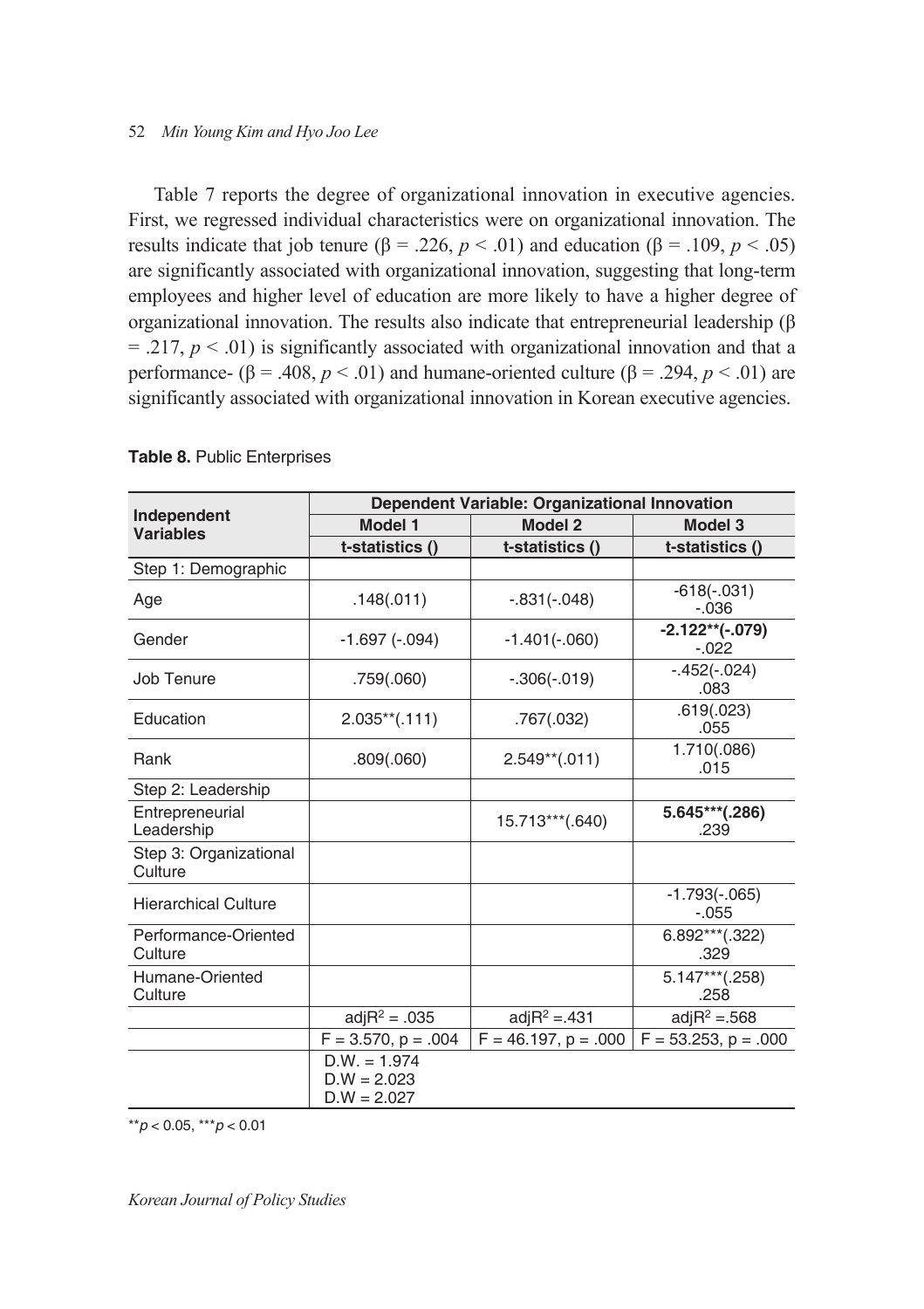Table 8 records the effects of individual characteristics, entrepreneurial leadership, and organizational cultures on the organizational innovation of Korean public enterprises. The analysis shows that gender ( $\beta$  = -.079,  $p$  < .05) is significantly associated with organizational innovation. That is, female public employees show a higher degree of organizational innovation. It also shows that entrepreneurial leadership ( $\beta$  = .286,  $p < .01$ ) is significantly associated with organizational innovation and that a performance-  $(\beta = .322, p < .01)$  and humane-oriented culture  $(\beta = .258, p < .01)$  are significantly associated with organizational innovation.

#### **DISCUSSION**

#### **Conclusions and Implications**

In our research, we have explored strategies for enhancing organizational innovation in the Korean public sector by analyzing the effect of entrepreneurial leadership and organizational culture––that is, hierarchical culture, performance-oriented culture, and humane-oriented culture––as defined and classified by the GLOBE model. Further, we investigated whether there are differences in the factors that encourage innovation among the different types of organization (i.e., central government agencies, public enterprises, and executive agencies). Although a number of researchers have investigated the antecedents of organizational culture, no studies to date have compared the various types of public organization. To fill this gap, we analyzed the differences in antecedents of organizational innovation by organizational types in the public sector.

Our analysis of survey data shows that entrepreneurial leadership is a significant antecedent of organizational innovation no matter what the type of organization is. These results complement those of other studies (Pihie et al., 2014; Kim et al., 2017), contributing to theoretical accounts of innovation in the public sector in demonstrating that entrepreneurial leadership influences organizational innovation in a positive way and thus confirming our hypothesis that that when public employees in central government agencies, executive agencies, and public enterprises perceive leaders to be entrepreneurial, the level of organizational innovation will be higher. These results provide a sufficient rationale for the idea that the capacity and attitude of the entrepreneurial leader are crucial in boosting innovation in the public sector regardless of the organizational type. For example, setting high goals and presenting a vision for the future, having an unusual ability to persuade others of his or her viewpoint based on skill in interpersonal relations, demonstrating strong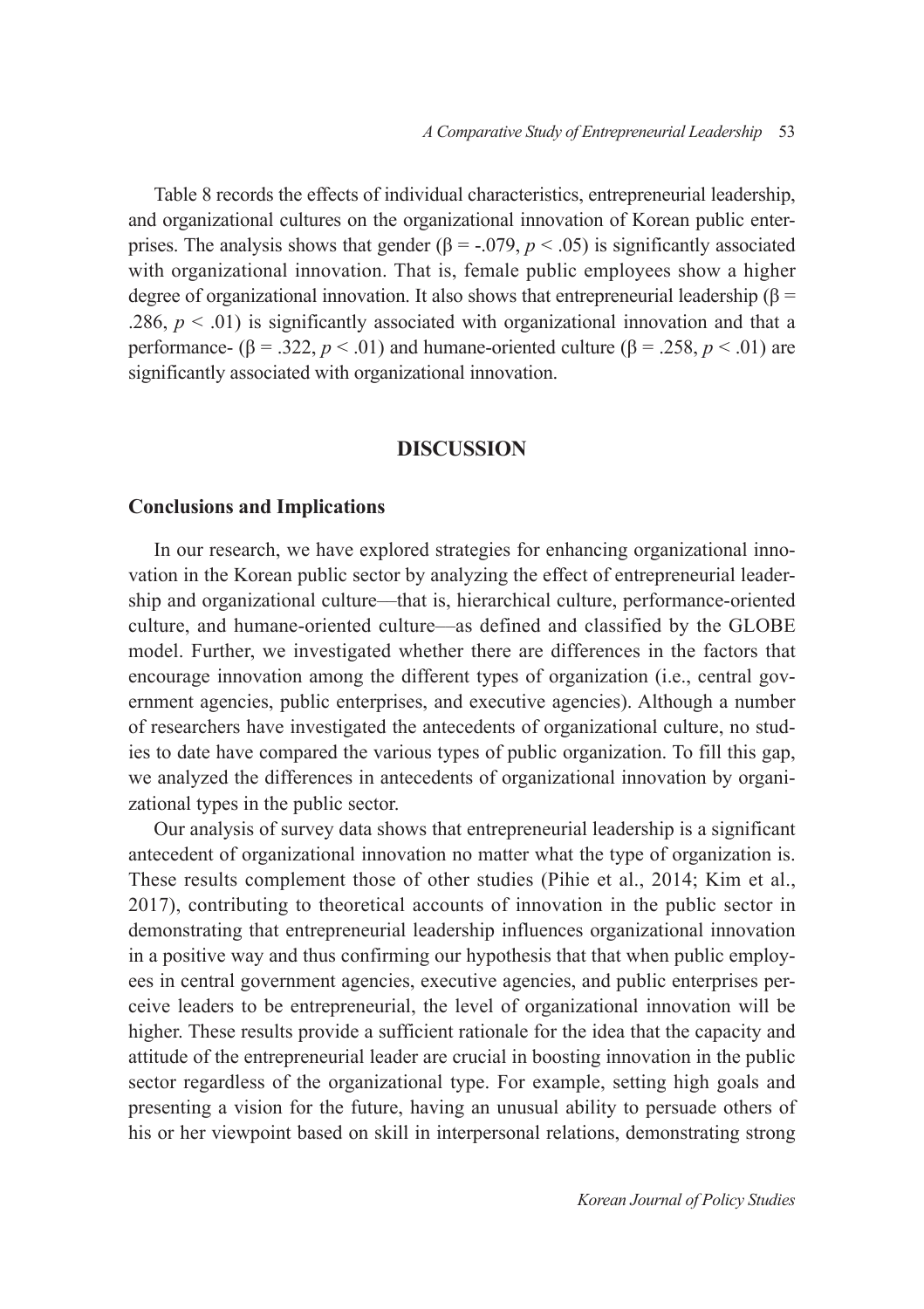positive emotions regarding work, seeking continuous performance improvement, and making decisions firmly and quickly may be required for leaders if they are to enhance organizational innovation. Given that the leaders of central government agencies are appointed by the president, leaders should keep their guard up against political pressure or undesirable intervention. In particular, the leader who plays a role in influencing the direction of the organization needs to have a decisive attitude about organizational innovation. Because leaders of Korean executive agencies are required to ensure that employees adhere to the terms of performance-based contracts, they have relatively high level of autonomy when it comes to budgeting and personnel. This means that their systems environment is good for executing entrepreneurial leadership. There has also been criticism of unfair hiring practices of leaders of public enterprises, such as a shortening of the application period to give certain candidates an unlawful advantage. In order to form an environment conducive to entrepreneurial leadership, fairness in the selection stage is important. Further, we have to consider how to boost the entrepreneurial leadership of the leader in the public sector from the viewpoint of human resource development. Providing entrepreneurial leadership training programs for leaders in the public sector is as important as selecting the right person for the job.

Our research indicates that certain types of organizational culture encourage or discourage organizational innovation. That is, a more performance-and humane-oriented culture is helpful in enhancing organizational innovation in all three types of public organizations. However, hierarchical culture has only negative effects on the ability of central government agencies to be innovative. Efforts should therefore be made to cultivate a culture in which employees are given a chance to speak freely and their opinions are respected. The private sector has made systematic attempts to reduce the level of hierarchy in the workplace. Currently, the ranking system, ranging from level nine to level one, strengthens the hierarchical mindset of the public sector.

Additionally, public employees at lower levels must be systematically encouraged to take risks in their jobs and to make decisions. Red tape and too many chains of command and reporting lines make employees less willing to take risks. Giving discretionary power to the middle and lower levels of public employees is likely to fuel innovation in the public sector. Another aspect of hierarchical culture is institutional collectivism, which encourages public employees to sacrifice their own interests and promoting that of the group instead, Oa mindset that may diminish the possibility of organizational innovation. Above all, entrepreneurial leaders need to forge a link between organizational and individual goals.

The results of our study also support the argument that performance-oriented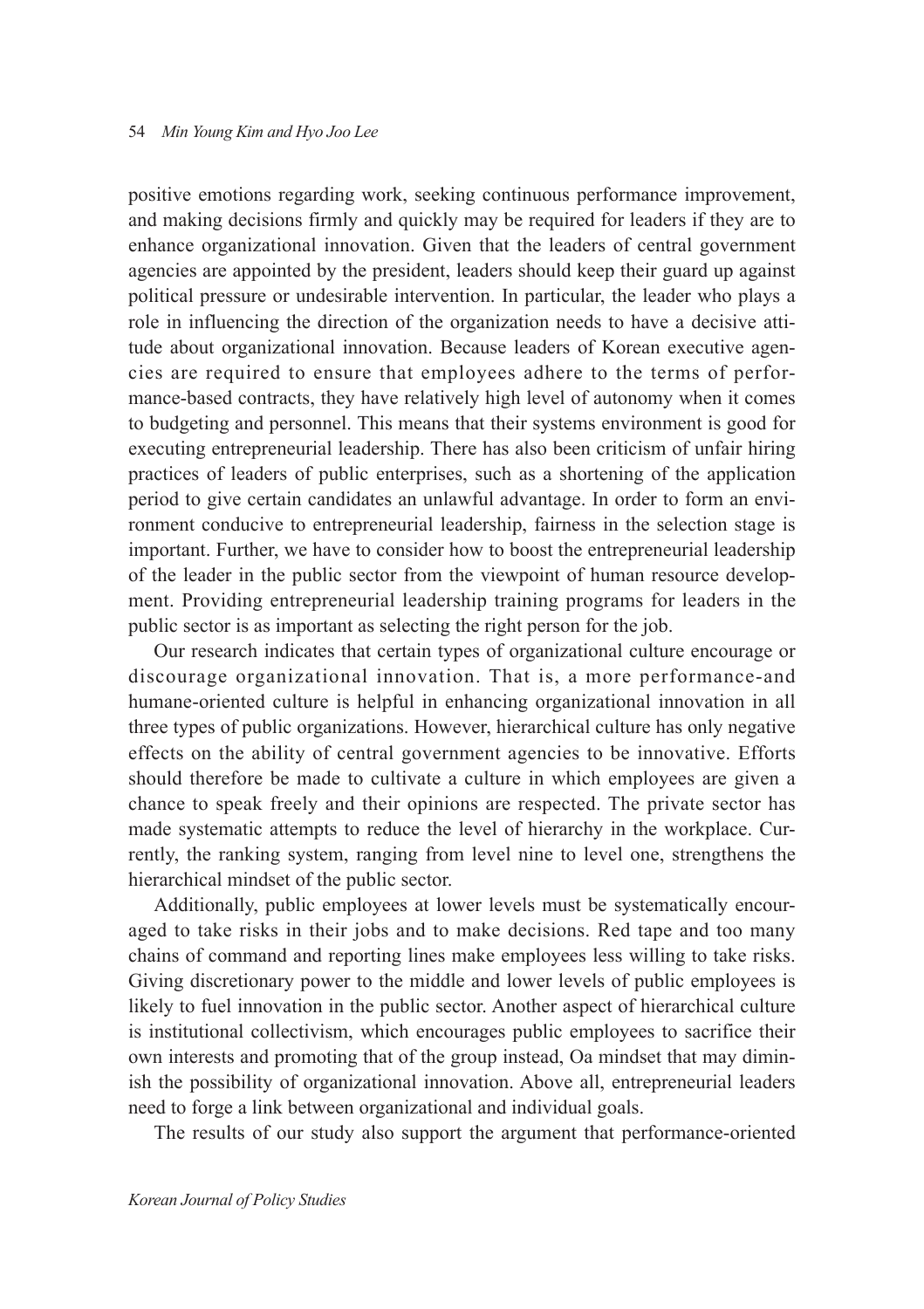culture should be strengthened in the public sector. This is consistent with the criticism of the inherent inefficiency of the public sector compared to private sector. The public sector has adopted practices designed to enhance performance, such as performance contracts and performance evaluations as part of the NPM wave. However, the effectiveness of these practices has come into question, as undesirable consequences have been reported in the media, such as the sharing of performance-based pay on a rotation system. In order for the effectiveness of performance-oriented culture to be enhanced, the importance of ethical values within the organization must be stressed. Further, the criteria by which performance is evaluated should be reconsidered given that, for example, performance evaluations have been criticized for not taking into account how much time certain tasks take. Using the same criteria to assess all performances, regardless of the nature of the work being gauged, might make evaluations meaningless and merely turn them into more paperwork to prepare.

the results of our analysis also indicate that in-group collectivism fosters innovation, presumably because the sense of belonging to an organization helps employees feel positively connected to it. That is, employees see their in-group's achievement and reputation as linked to their individual performance, which supports the SIT theory, as we expected. In addition, gender equality between employees and treating employees humanely foster organizational innovation. There have been complaints, for example, about the fact that public employees cannot take advantage of work-life balance programs, although it is a benefit they are entitled to use. For example, if female employees take maternity leave, they may be passed over for promotion, which may erode their motivation to perform, resulting in a key obstacle to organizational innovation. A friendly and supportive climate should be cultivated within the public sector that counteracts negative perceptions about one's work being influence by one's family, as in the end, benefits such as enhanced organizational innovation accrue to organizations that foster a nurturing culture. In short, not treating employees as a resource or a means to reach an organizational goal and respecting them has a positive effect on organizational innovation.

Finally, our comparison of the three types of organizations suggests that organizational innovation is negatively affected by a hierarchical culture only in central government agencies. This result is noteworthy, considering the prevalence of that culture in central government agencies. Out of the three types of public organizations, the central government agency is the furthest from a market-based organization. Central government agencies need to adopt more practices that make the ranking system more flexible and that stress the concept of performance in a positive work culture.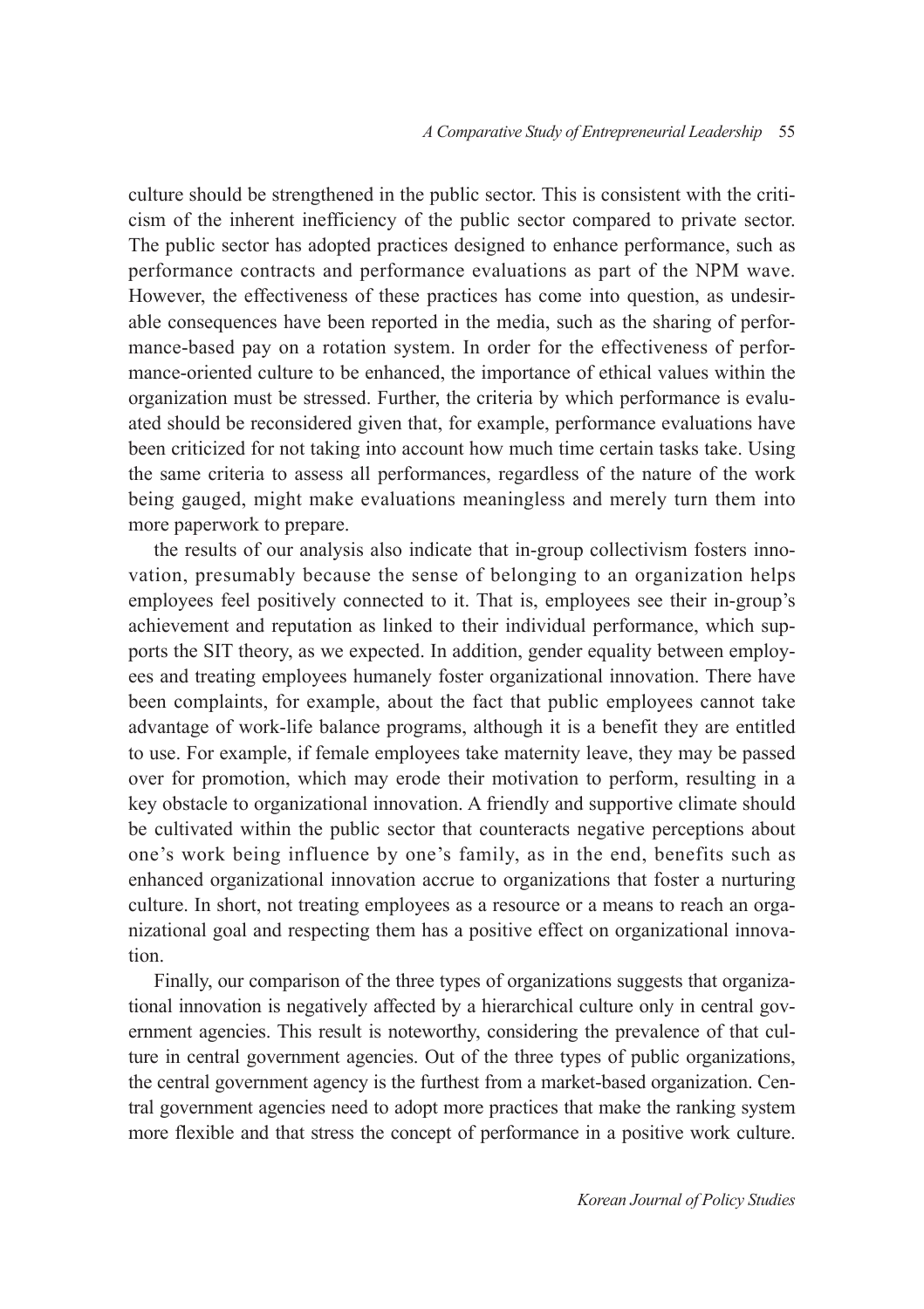Above all, the results of the current study provide empirical grounds for arguing that innovation in central government agencies requires a performance-oriented culture. When public officers are making a decision, for example, they need to be encouraged to take a long-term perspective and not just consider the immediate effects that might result from their decision. In recent years, NPM criticism concerning inefficiency in the public sector has meant that public employees have felt pressure to produce visible results. This suggests that there is a danger that the long-term perspective will be neglected. Given the job rotation system in the central government agencies, efforts to promote a future-orientated climate in the organization should be undertaken.

Among the driving forces of innovation in executive agencies, performance-oriented culture is the most significant antecedent. According to a recent report from the Ministry of the Interior and Safety, citizen satisfaction with executive agencies has been increased steadily during the last seven years, which suggests they are succeeding in their efforts to innovate. Starting in 2015, the salary of the heads of executive agencies was no longer determined by the ranking system of public officials. Several heads' salary, for example, now exceeds even those of ministers. Further, if the performance of the head of the executive agency is outstanding, his or her term may be extended for a maximum of eight years. Despite this progress, executive agency employees still tend to regard a hierarchical culture and a humane-oriented culture as more important than a performance-oriented culture. In light of how crucial a performance-oriented culture is in fostering organizational innovation, processes need to be designed to establish one not just for heads of agencies but also for the other employees in a given agency.

 That innovation in public enterprises in Korea are strongly affected by performance-oriented culture is not surprising given demands that they enhance their performance in the face of criticism over ineffective management and inefficient spending. The IMF crisis shook the foundation of the Korean economy, and thus the government launched an operation to overhaul public organizations including public enterprises. However, there are inherent obstacles to improving performance in public enterprises since most are monopolies and therefore are at little risk of going out of business due to lack of financial support from the government (Kim, Hong,  $\&$ Kim, 2008), sowing the seeds for multilevel principal-agency problems (Kim, 2002). To address these problems, the Korean government has privatized several public enterprises since 1997, and in 2004, it introduced a public enterprises performance evaluation system. It also holds public contests to fill agency head positions, and has undertaken an investigation of customer satisfaction. Such efforts to tackle inefficiency in public enterprises have created a performance-oriented ethos among employees in them. Additionally, given that public enterprises are more market-based and have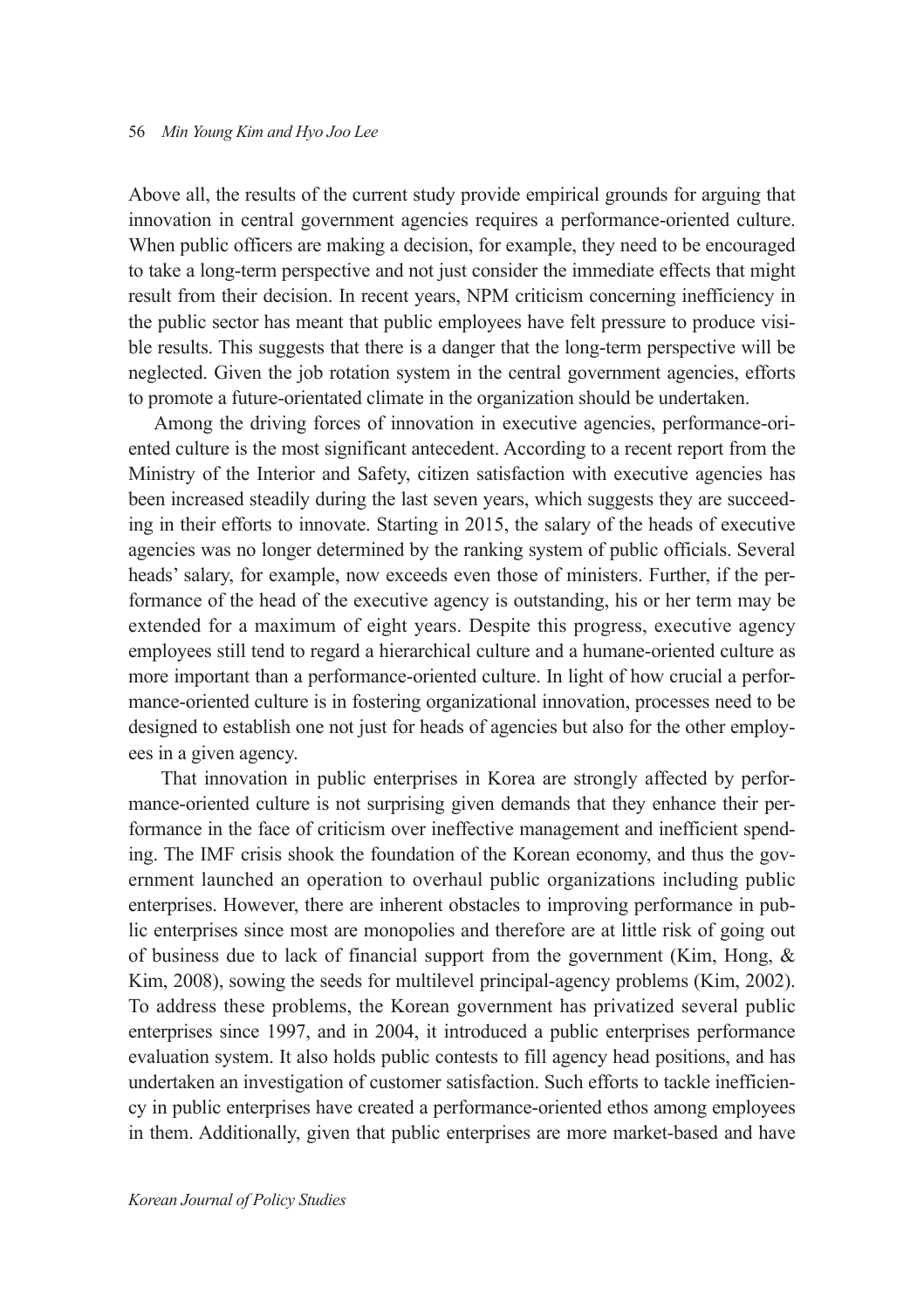the autonomy in budgeting and personnel matters to ensure maximization of performance, talented leaders are essential, an idea that is consistent with previous studies showing that the innovation of public enterprises calls for competent leaders (Kim et al., 2008).

### **Limitations and Future Research Directions**

In a society in which the importance of innovation is emphasized by practitioners and scholars alike, research on organizational innovation has deep practical implications. In this article, we have presented methods for increasing organizational innovation in three types of public sector organization. We have shown that entrepreneurial leadership is a key factor regardless of the type of organization. Further, we have proposed methods for forming and cultivating the most appropriate organizational culture in the public sector. Our suggestions are based on the empirical and statistical results of our analysis and represent strategies that practitioners can use to manage organizations and to design new HRM and HRD practices.

The implications of this research are not limited its practical uses. It also makes a contribution at a theoretical level in its exploration of the different kinds of public sector organization with respect to organizational innovation, a topic that has received little attention to date. Specifically, we expand the scope of application of the GLOBE model and simultaneously deepen the theoretical understanding of public organizational innovation.

Our study does have several limitations. First, although we attempted to cover all aspects of public sectors, we may not have been successful, in which case additional research will be necessary. For example, it might be possible to argue that entrepreneurship and innovation are both shaped by other factors and contexts. A longitudinal investigation could provide further insights into the systemic dynamics of the effects of leadership, culture, and innovative behaviors in the different types of public organization. Hence, future research on organizational innovation that adopted a comparative approach taking different cultural contexts into account could be helpful. Moreover, considering other variables, which might interact with organizational culture, such as individual personality and organizational structure, could also be meaningful.

Second, the study is based on self-reported data, which is subject to CMV and respondent bias. Although our application of Harman's test (Podsakoff & Organ, 1986), and our incorporation of a social desirability control variable (Paulhus & Reid, 1991) imply that our variables are not significantly related to social desirability or negative affectivity, a more insightful approach to method variance in future research would improve design and analysis, and the replication of this study with samples from other contexts would help confirm the generalizability of the scale items. How-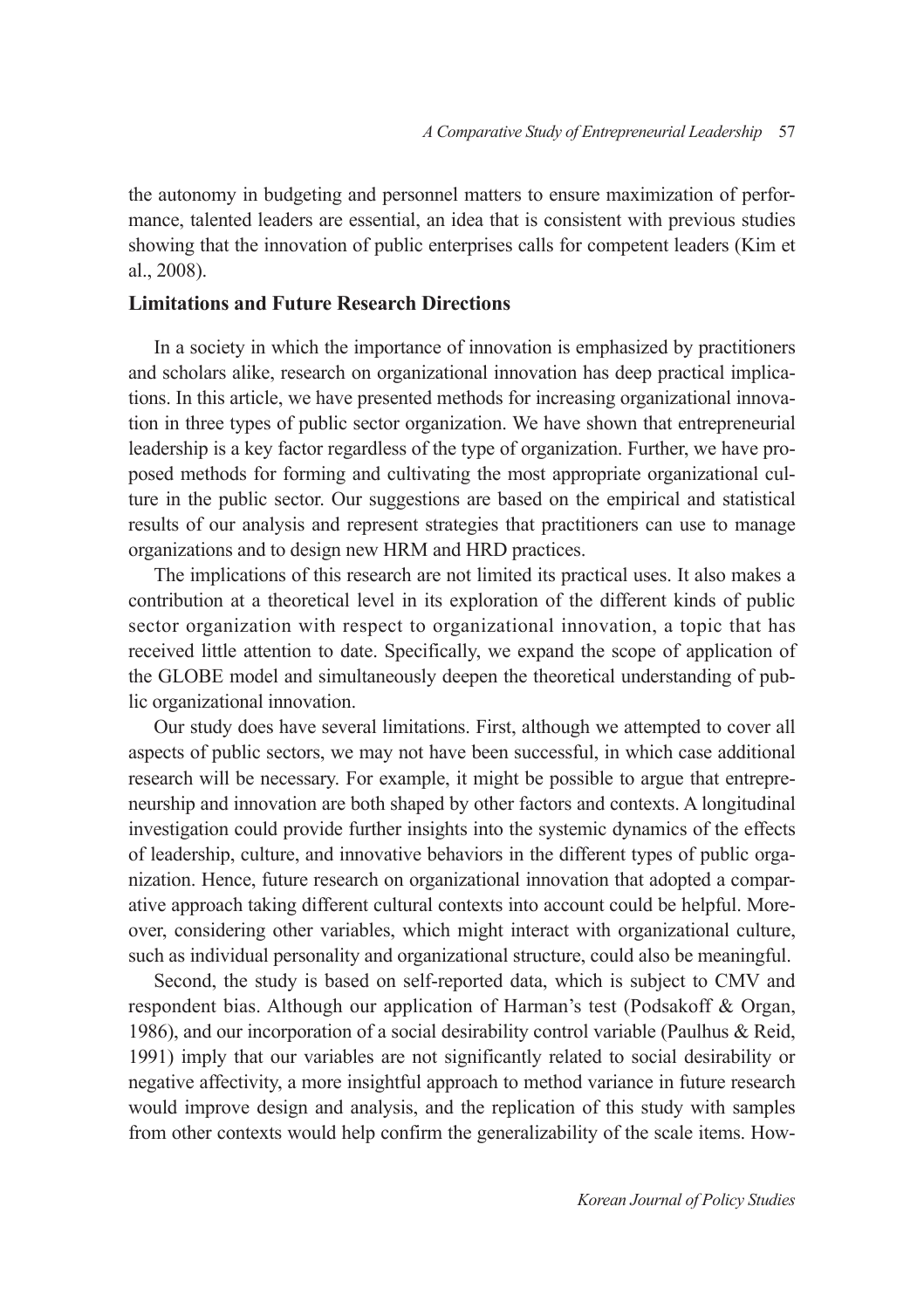ever, we believe that despite these limitations, this study makes valuable contributions to practice and research.

**Funding:** This research is received no external funding. **Conflicts of Interest:** The author declares no conflict of interest.

# **REFERENCES**

- Ashforth, B. E., & Mael, F. 1989. Social identity theory and the organization. *Academy of Management Review*, 14(1): 20-39.
- Berman, E. M., Moon, M. J., & Choi, H. 2010. *Public Administration in East Asia: Mainland China, Japan, South Korea, Taiwan*. Boca Raton, FL: CRC Press.
- Beyene, K. T., Shi, C. S., & Wei, W. W. 2016. Linking national culture and product innovation performance: What really influences the interplay, strategy formulation or implementation effectiveness?. *International Journal of Business and Management*, 11(2): 184-196.
- Bowen, D. E., Ledford, G. E., & Nathan, B. R. 1991. Hiring for the organization, not the job. *Executive*, 5(4): 35-51.
- Boyne, G. A. 2003. Sources of public service improvement: A critical review and research agenda. *Journal of Public Administration Research and Theory*, 13(3): 367-394.
- Boyne, G. A. 2006. *Public service performance: Perspectives on measurement and management.* Cambridge University Press.
- Brown, M. M. 2001. The benefits and costs of information technology innovations: An empirical assessment of a local government agency. *Public Performance and Management Review*, 24(4): 351-366.
- Chaveerug, A., & Ussahawanitchakit, P. 2008. Learning orientation, innovation capability, and organizational performance in Thai audit firms: Moderating effects of organization climate and uncertainty environment. *Review of Business Research*, 8(2): 92-102.
- Claver, E., Llopis, J., Garcia, D., & Molina, H. 1998. Organizational culture for innovation and new technological behavior. *Journal of High Technology Management Research*, 9(1): 55-68.
- Covin, J. G., & Slevin, D. P. 1988. The influence of organization structure on the utility of an entrepreneurial top management style. *Journal of Management Studies*, 25(3): 217-234.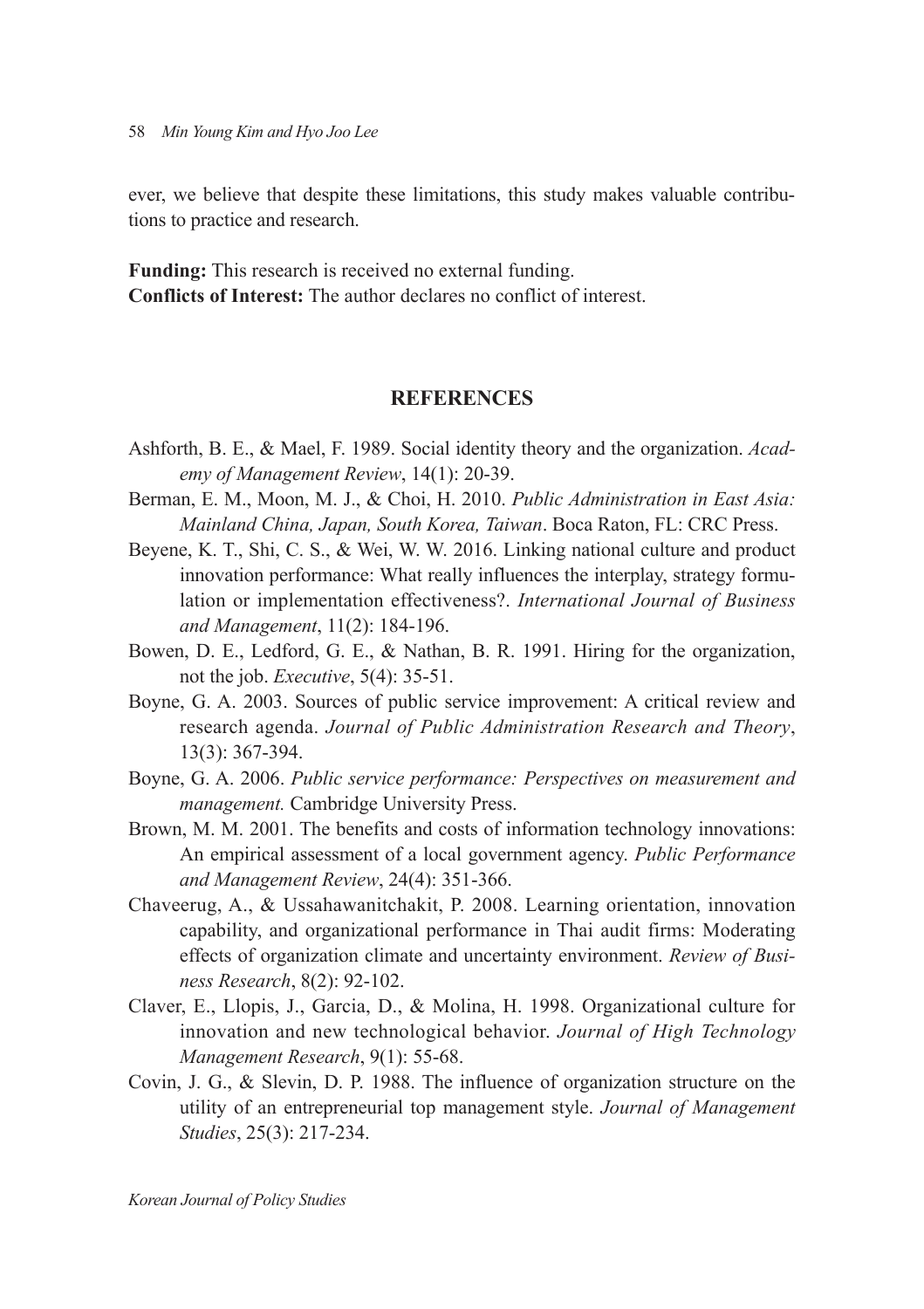- Daft, R. L. 1982. Bureaucratic versus nonbureaucratic structure and the process of innovation and change. *Research in the Sociology of Organizations*, 1:129- 166.
- Damanpour, F. 1996. Organizational complexity and innovation: Developing and testing multiple contingency models. *Management Science*, 42(5): 693-716.
- Damanpour, F., Walker, R. M., & Avellaneda, C. N. 2009. Combinative effects of innovation types and organizational performance: A longitudinal study of service organizations. *Journal of Management Studies*, 46(4): 650-675.
- Diefenbach, F. E. 2011. *Entrepreneurship in the Public Sector When Middle Managers Create Public Value.* Gabler. Wiesbaden: Gabler Verlag.
- Kim, M. Y., Park, S. M., & Miao, Q. 2017. Entrepreneurial leadership and organizational innovation: Improving attitudes and behaviors of Chinese public employees. In Y. Jing and S. P. Osborne (eds.), *Public Service Innovations in China* (pp. 151-184). Hong Kong: Springer Singapore.
- Ding, D. Z., & Akhtar, S. 2001. The organizational choice of human resource management practices: A study of Chinese enterprises in three cities in the PRC. *International Journal of Human Resource Management*, 12(6): 946-964.
- Fiedler, F. E. 1978. The contingency model and the dynamics of the leadership process. *Advances in Experimental Social Psychology,* 11:59-112.
- Frost, P. J., & Egri, C. P. 1991. The political process of innovation. *Research in Organizational Behavior*, 13:229-295.
- Gouldner, H. P. 1960. Dimensions of organizational commitment. *Administrative Science Quarterly*, 4(4): 468-490.
- Gupta, V., MacMillan, I. C., & Surie, G. 2004. Entrepreneurial leadership: Developing and measuring a cross-cultural construct. *Journal of Business Venturing*, 19(2): 241-260.
- Hogg, M. A., & Terry, D. I. 2000. Social identity and self-categorization processes in organizational contexts. *Academy of Management Review*, 25(1): 121-140.
- House, R. J., Hanges, P. J., Javidan, M., Dorfman, P. W., & Gupta, V. 2004. *Culture, leadership, and organizations: The GLOBE study of 62 societies*. Thousand Oaks, CA: Sage.
- Hwang, D., Staley, B., Te Chen, Y., & Lan, J. S. 2008. Confucian culture and whistle-blowing by professional accountants: An exploratory study. *Managerial Auditing Journal*, 23(5): 504-526.
- Jakobsen, M., & Jensen, R. 2015. Common method bias in public management studies. *International Public Management Journal*, 18(1): 3-30.
- Jaskyte, K., & Dressler, W. W. 2005 Organizational culture and innovation in nonprofit human service organizations. *Administration in Social Work*, 29(2):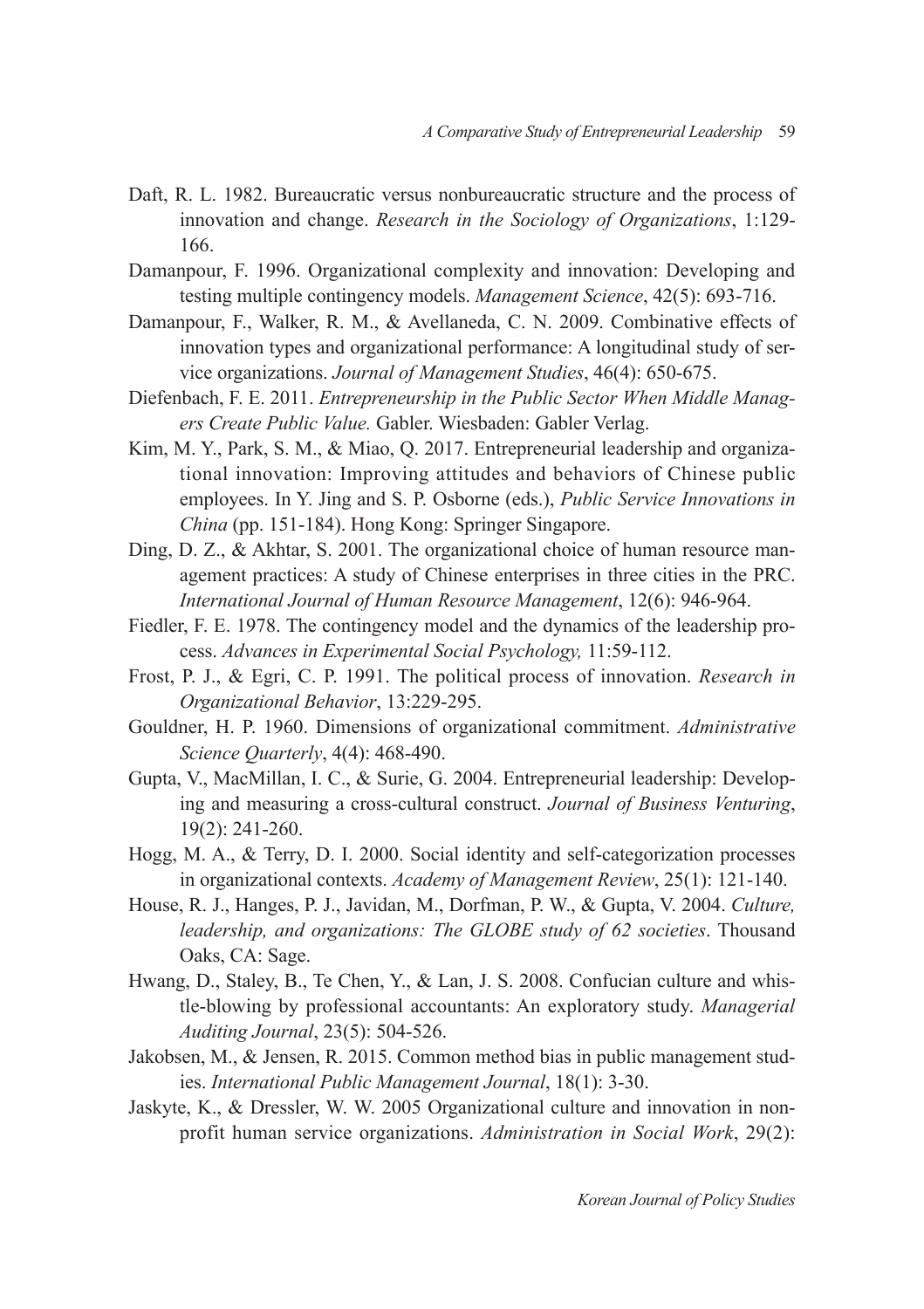23-41.

- Jiang, K., Lepak, D. P., Hu, J., & Baer, J. C. 2012. How does human resource management influence organizational outcomes? A meta-analytic investigation of mediating mechanisms. *Academy of Management Journal*, 55(6): 1264-1294.
- Jiménez-Jiménez, D., & Sanz-Valle, R. 2008. Could HRM support organizational innovation? *International Journal of Human Resource Management*, 19(7): 1208-1221.
- Jiménez-Jiménez, D., & Sanz-Valle, R. 2011. Innovation, organizational learning, and performance. *Journal of Business Research*, 64(4): 408-417.
- Jung, C. S., & Lee, G. 2016. Organizational climate, leadership, organization size, and aspiration for innovation in government agencies. *Public Performance and Management Review*, 39(4): 757-782.
- Kiessling, T., & Harvey, M. 2006. The human resource management issues during an acquisition: The target firm's top management team and key managers. *International Journal of Human Resource Management*, 17(7): 1307-1320.
- Kim, J. K. 2002. Research on the quasi-government sector: Another hidden government. *Korean Society of Public Enterprise*, 14(1): 1-28.
- Kim, M. Y., Park, S. M., & Miao, Q. 2017. Entrepreneurial leadership and organizational innovation: Improving attitudes and behaviors of Chinese public employees. In Y. Jing and S. P. Osborne (eds.), *Public Service Innovations in China* (pp. 151-184). Hong Kong: Springer Singapore.
- Kim, P. S., Hong, K. P., & Kim, W. H. 2008. Performance of public body reform and future reform measures in corporate governance and operational systems of public bodies. *Korean Public Administration Quarterly*, 20(2): 407-437.
- Lane, L. M., & Woodard, C. A. 2001. Merit without the system. In S. E. Condrey & R. Maranto (eds.), *Radical Reform of the Civil Service* (pp. 127-149). Lanham, MD: Lexington Books.
- Laursen, K. 2002. The importance of sectoral differences in the application of complementary HRM practices for innovation performance. *International Journal of the Economics of Business*, 9(1): 139-156.
- Laursen, K., & Foss, N. J. 2003. New human resource management practices, complementarities and the impact on innovation performance. *Cambridge Journal of Economics*, 27(2): 243-263.
- Lauver, K. J., & Kristof-Brown, A. 2001. Distinguishing between employees' perceptions of person-job and person-organization fit. J*ournal of Vocational Behavior*, 59(3): 454-470.
- Leitch, C. M., McMullan, C., & Harrison, R. T. 2013. The development of entrepreneurial leadership: The role of human, social and institutional capital. *British*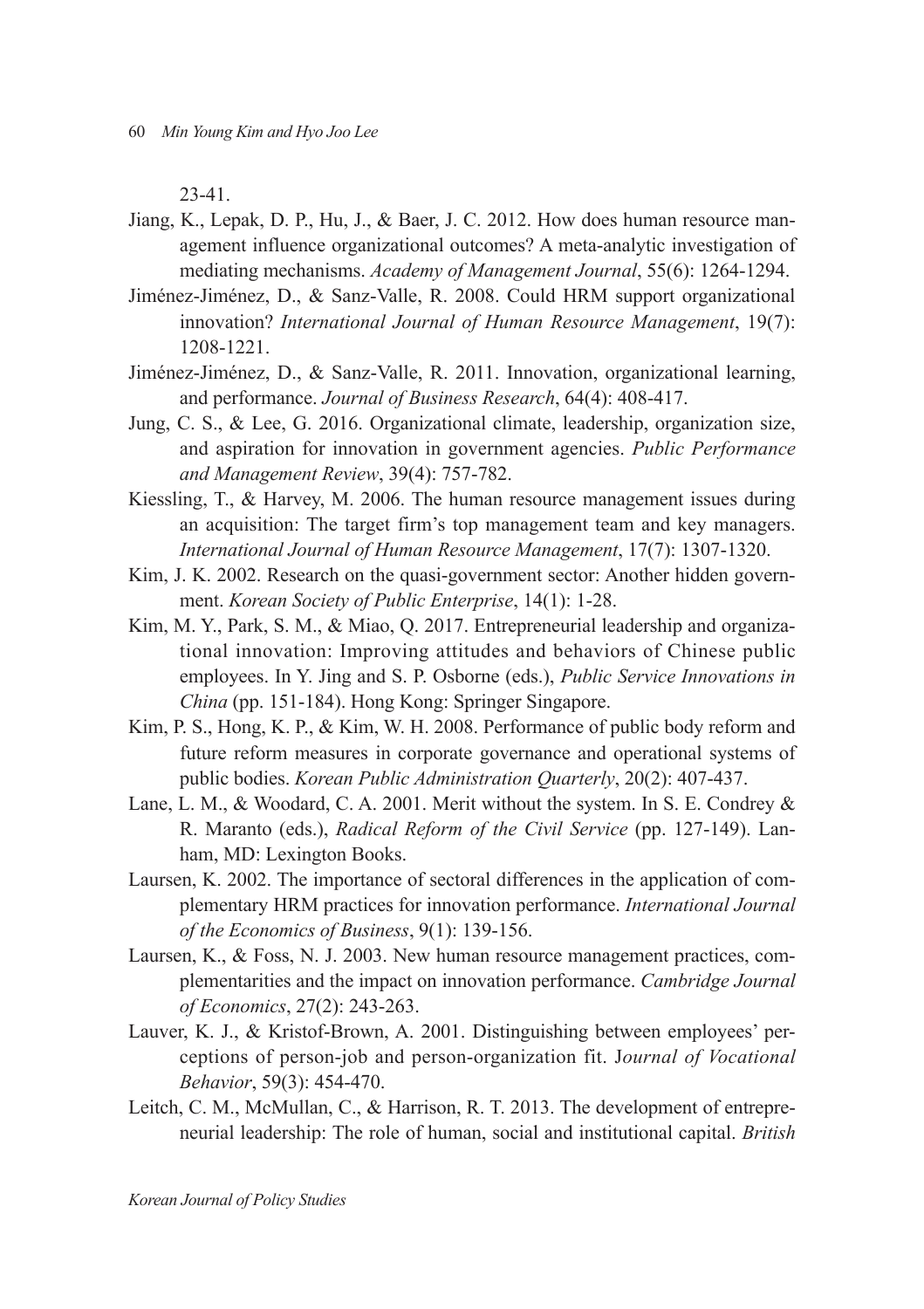*Journal of Management*, 24(3): 347-366.

- Liao, S. H., & Wu, C. C. 2010. System perspective of knowledge management, organizational learning, and organizational innovation. *Expert Systems with Applications*, 37(2): 1096-1103.
- Mark, S. K., & Akhtar, S. 2003. Human resources management practices, strategic orientations, and company performance: A correlation study of publicly listed companies. *Journal of American Academy of Business*, 2(2): 510-515.
- Meroño-Cerdan, A. L., & López-Nicolas, C. 2013. Understanding the drivers of organizational innovations. Service Industries Journal, 33(13-14): 1312-1325.
- Minkov, M., & Blagoev, V. 2012. What do Project GLOBE's cultural dimensions reflect? An empirical perspective. *Asia Pacific Business Review*, 18(1): 27-43.
- O'Reilly, C. A., Chatman, J., & Caldwell, D. F. 1991. People and organizational culture: A profile comparison approach to assessing person-organization fit. *Academy of Management Journal*, 34(3): 487-516.
- Organization for Economic Co-operation and Development [OECD]. 2005. *Oslo manual: Guidelines for collecting and interpreting innovation data* (3rd ed.). Paris: OECD.
- Osborne, S. P. 2006. The new public governance? *Public Management Review*, 8(3): 377-387.
- Park, S. M., & Joaquin, M. E. 2012. Of alternating waves and shifting shores: The configuration of reform values in the US federal bureaucracy. *International Review of Administrative Sciences,* 78(3): 514-536.
- Paulhus, D. L., & Reid, D. B. 1991. Enhancement and denial in socially desirable responding. *Journal of Personality and Social Psychology,* 60(2): 307-317.
- Piderit, S. K. 2000. Rethinking resistance and recognizing ambivalence: A multidimensional view of attitudes toward an organizational change. *Academy of Management Review*, 25(4): 783-794.
- Pihie, Z. A. L., Asimiran, S., & Bagheri, A. 2014. Entrepreneurial leadership practices and school innovativeness. *South African Journal of Education*, 34(1): 1-11.
- Podsakoff, P. M., & Organ, D. W. 1986. Self‐reports in organizational research problems and prospects. *Journal of Management*, 12(4): 531‐544.
- Pyrozhenko, V. V. 2016. Innovation by dissent: Theorizing the innovation strategies of public-sector professionals in the context of complex innovation. *International Journal of Public Administration*, 39(7): 526-539.
- Quinn, R. E., & Kimberly, J. R. 1984. Paradox, planning, and perseverance: Guidelines for managerial practice. *Managing Organizational Transitions*, 2(9): 5-13.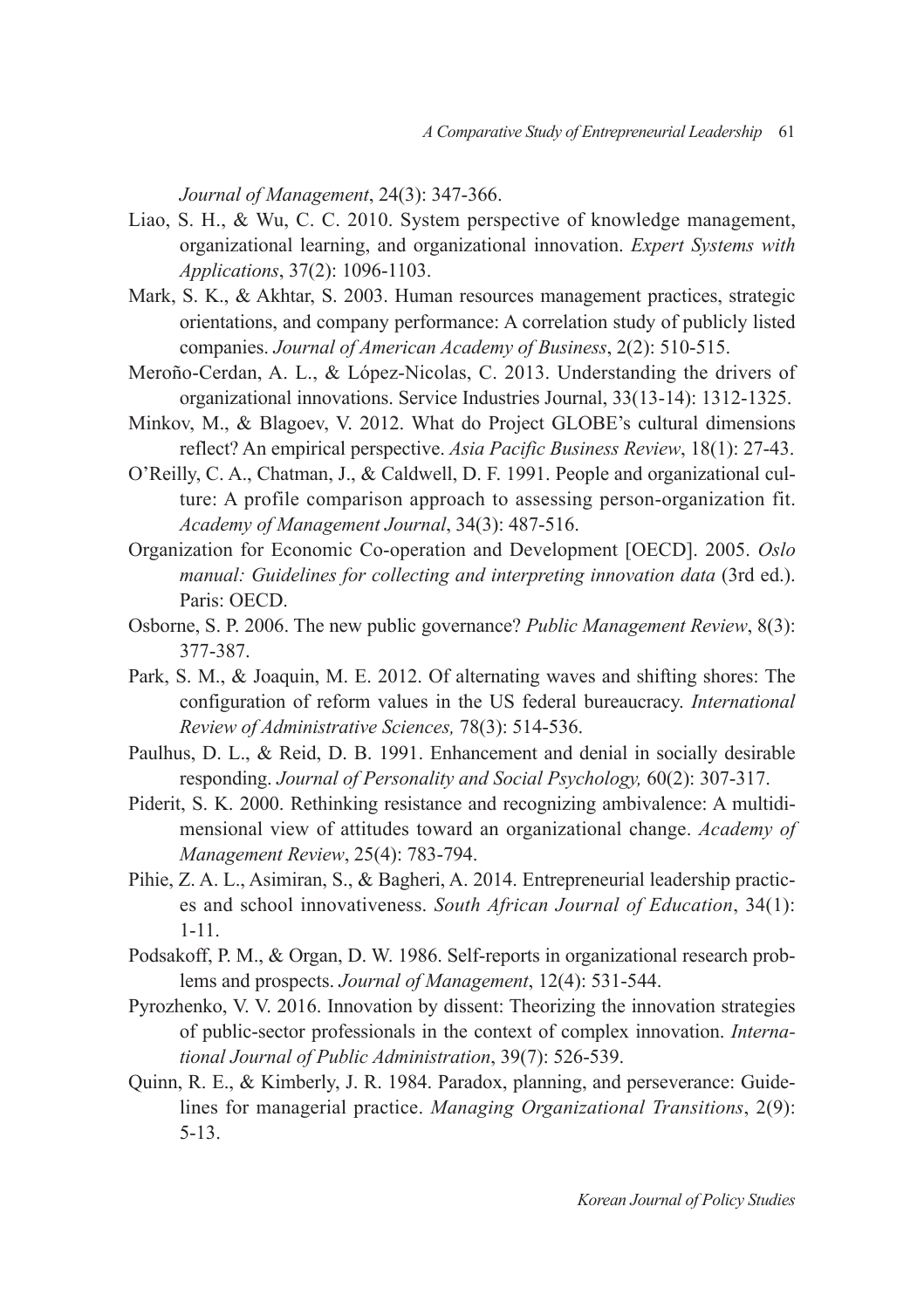- Ricard, L. M., Klijn, E. H., Lewis, J. M., & Ysa, T. 2017. Assessing public leadership styles for innovation: A comparison of Copenhagen, Rotterdam and Barcelona. *Public Management Review*, 19(2): 134-156.
- Ruvio, A., Rosenblatt, Z., & Hertz-Lazarowitz, R. 2010. Entrepreneurial leadership vision in nonprofit vs. for-profit organizations. *Leadership Quarterly,* 21(1): 144-158.
- Schein, E. H. 1992. How can organizations learn faster? The problem of entering the Green Room. Working Paper 3409-92, Alfred P. Sloan School of Management, Massachusetts Institute of Technology.
- Schumpeter, J. A. 1983 [1902]. *The theory of economic development: An inquiry into profits, capital, credit, interest, and the business cycle*. New York: Transaction Publishers.
- Skuza, A., & Woldu, H. G. 2012. Individual, organizational, and managerial predictors of organizational innovation: The case of Poland. *Journal of Transnational Management*, 17(1): 4-20.
- Stogdill, R. M. 1974. *Handbook of leadership: A survey of theory and research.*  New York: Free Press.
- Storey, J., Quintas, P., Taylor, P., & Fowle, W. 2002. Flexible employment contracts and their implications for product and process innovation. *International Journal of Human Resource Management,* 13(1): 1-18.
- Szulanski, G. 1996. Exploring internal stickiness: Impediments to the transfer of best practice within the firm. *Strategic Management Journal*, 17(S2): 27-43.
- Tahrima, S., & Jaegal, D. 2012. Challenges for government innovation in Bangladesh. *Korean Journal of Policy Studies*, 27(2): 143-173.
- Tang, J., Tang, Z., & Cowden, B. J. 2017. Exploring the relationship between entrepreneurial orientation, CEO dual values, and SME performance in state– owned vs. nonstate–owned enterprises in China. *Entrepreneurship Theory and Practice*, 41(6): 883-908.
- Thorsell, J. 2007. Innovation in learning: How the Danish Leadership Institute developed 2,200 managers from Fujitsu Services from 13 different countries. *Management Decision*, 45(10): 1667-1676.
- Turner, J. C. 1975. Social comparison and social identity: Some prospects for intergroup behaviour. *European Journal of Social Psychology*, 5(1): 1-34.
- Turner, J. C., Hogg, M. A., Turner, P. J., & Smith, P. M. 1984. Failure and defeat as determinants of group cohesiveness. *British Journal of Social Psychology*, 23(2): 97-111.
- Varnali, R. 2015. An exploratory study of the cultural context of organisational climate and human resource practices. *Asia Pacific Journal of Human Resourc-*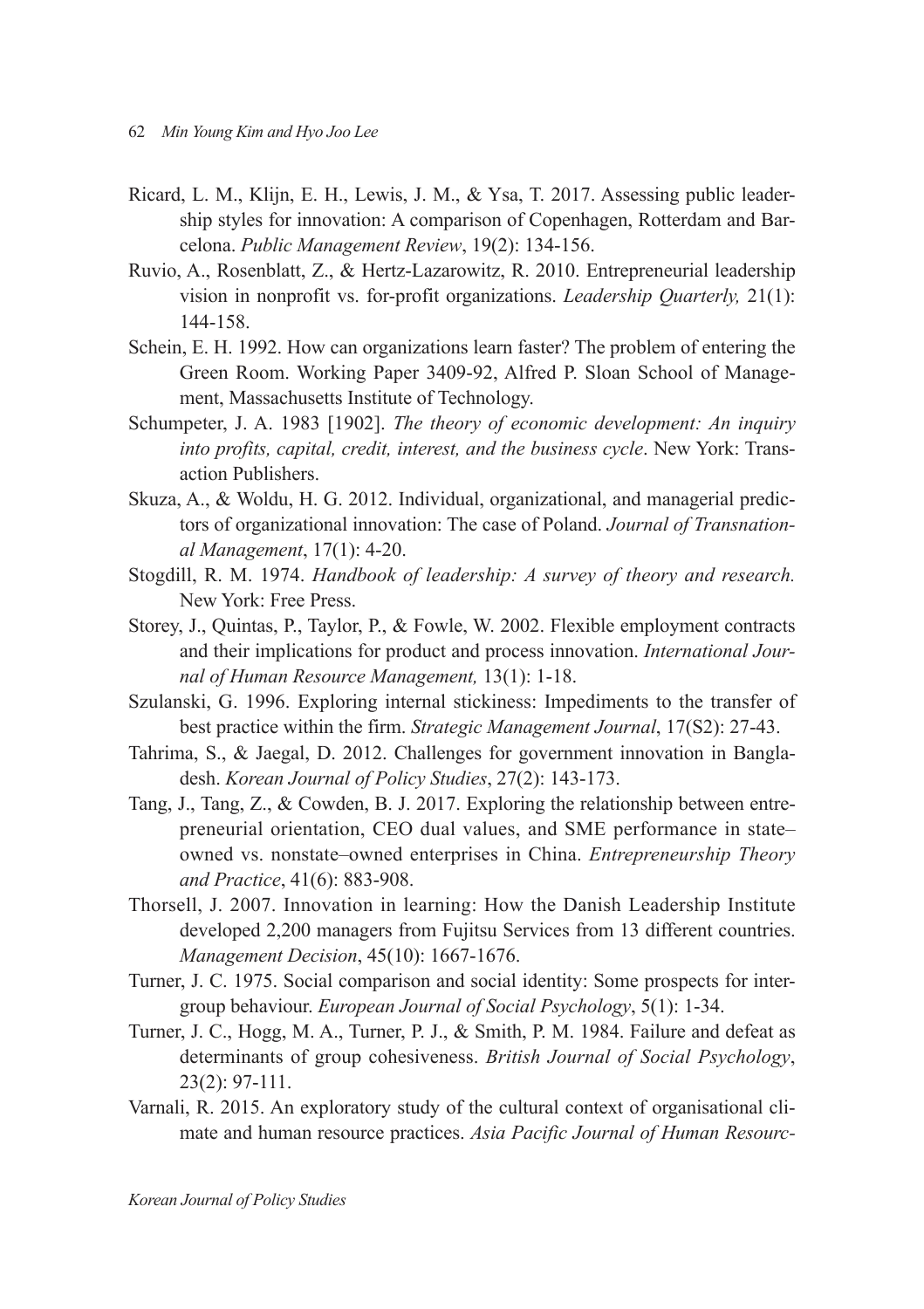*es*, 53(4): 432-447.

- Vroom, V. H., & Jago, A. G. 2007. The role of the situation in leadership. *American Psychologist*, 62(1): 17-24.
- Wang, J. 2008. Developing organizational learning capacity in crisis management. *Advances in Developing Human Resources*, 10(3): 425-445.
- White, R. J., D'Souza, R. R., & McIlwraith, J. C. 2007. Leadership in venture backed companies: Going the distance. *Journal of Leadership and Organizational Studies*, 13(4): 121-132.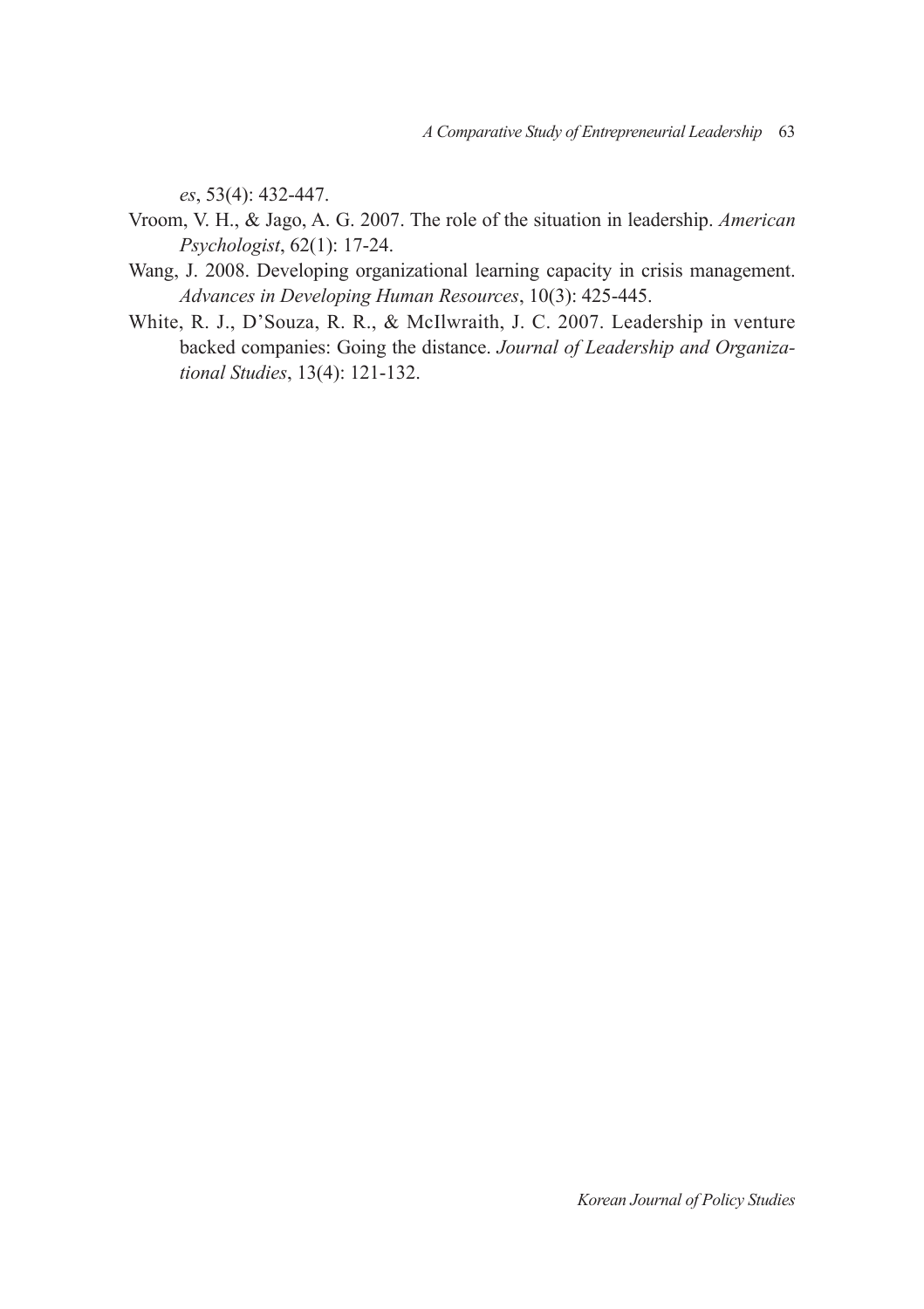# **APPENDIX**

# **Items for the Main Variables**

| Variable                                                                                   |                                | <b>Items</b>                                                                                                                                                                                                                                                                                                                                                                                                                                                                                                                                                                                                                                                                                                                                                                                                                                                                                                                                                                                                                                                                                                         |
|--------------------------------------------------------------------------------------------|--------------------------------|----------------------------------------------------------------------------------------------------------------------------------------------------------------------------------------------------------------------------------------------------------------------------------------------------------------------------------------------------------------------------------------------------------------------------------------------------------------------------------------------------------------------------------------------------------------------------------------------------------------------------------------------------------------------------------------------------------------------------------------------------------------------------------------------------------------------------------------------------------------------------------------------------------------------------------------------------------------------------------------------------------------------------------------------------------------------------------------------------------------------|
| Entrepreneurial<br>Leadership<br>(Gupta, MacMillan,<br>and Surie 2004)                     |                                | - The leader in my agency sets high goals and works hard.<br>- The leader in my agency has extraintuitive insight.<br>- The leader in my agency presents a vision for the future.<br>- The leader in my agency anticipates possible future events.<br>- The leader in my agency instills confidence in others by showing<br>confidence in them.<br>- The leader in my agency is skilled at interpersonal relations.<br>- The leader in my agency has an unusual ability to persuade others of his<br>or her viewpoint.<br>- The leader in my agency gives employees confidence or hope through<br>reassurance and advice.<br>- The leader in my agency demonstrates and imparts strong positive<br>emotions regarding work.<br>- The leader in my agency is able to induce group members to work<br>together.<br>- The leader in my agency seeks continuous performance improvement.<br>- The leader in my agency integrates people or things into a cohesive<br>working whole.<br>- The leader in my agency is generally optimistic and confident.<br>- The leader in my agency makes decisions firmly and quickly. |
|                                                                                            | hierarchical<br>culture        | - In our agency, stability is stressed, even at the expense of change.<br>- In our agency, expected behavioral patterns are spelled out in detail so<br>that employees understand what they have to do.<br>- In our agency, followers are expected to obey their leaders without<br>question.<br>- In our agency, power is concentrated at the top.<br>- In our agency, leaders encourage group loyalty even if individuals' goals<br>suffer.<br>- In our agency, collective interests are maximized more than individual<br>interests.                                                                                                                                                                                                                                                                                                                                                                                                                                                                                                                                                                              |
| Organizational<br>Culture<br>performance-<br>(House et al.<br>oriented<br>2004)<br>culture |                                | - In our agency, employees are generally assertive.<br>- In our agency, employees are generally tough.<br>- In our agency, planning for the future is more valuable than focusing on<br>the present.<br>- In our agency, future planning is more emphasized than the present<br>problem.<br>- In our agency, employees are encouraged to continuously improve<br>performance.<br>- In our agency, employees are rewarded for excellent performance.                                                                                                                                                                                                                                                                                                                                                                                                                                                                                                                                                                                                                                                                  |
|                                                                                            | humane-<br>oriented<br>culture | - In our agency, employees take pride in the accomplishments of their<br>leader.<br>- In our agency, leaders take pride in the accomplishments of their<br>employees.<br>- In our agency, there is a difference in the degree to which men and<br>women are encouraged to attain a higher education. (R)<br>- In our agency, there is a difference in the number of men and women<br>that are appointed to a position of high office. (R)<br>- In our agency, employees are generally sensitive toward others.                                                                                                                                                                                                                                                                                                                                                                                                                                                                                                                                                                                                       |